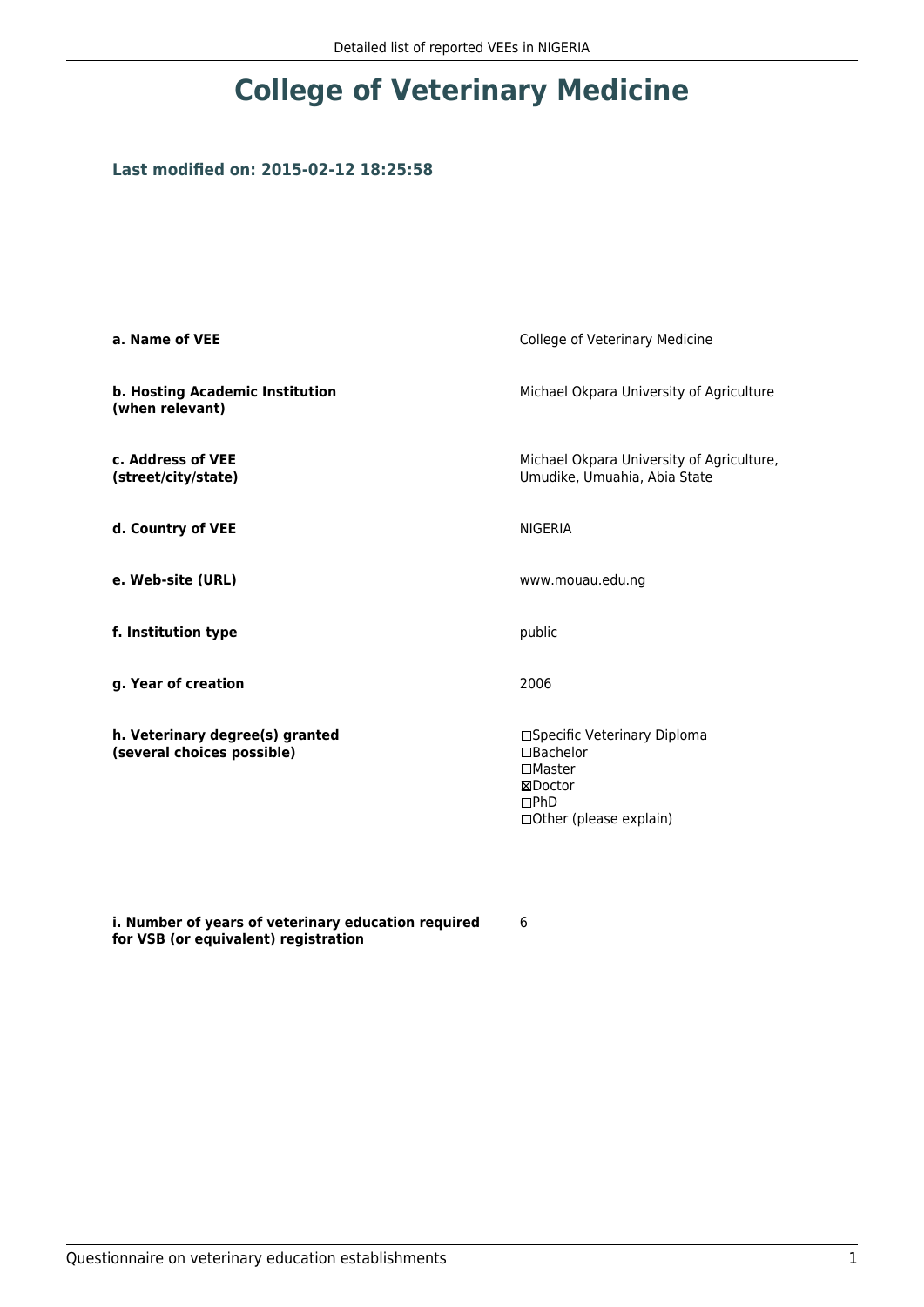#### **j. Average number of veterinary students per class within the establishment**

|                                                                                                   | 1st Year                                                                                                                                                              | $0 - 50$                                                                                    |
|---------------------------------------------------------------------------------------------------|-----------------------------------------------------------------------------------------------------------------------------------------------------------------------|---------------------------------------------------------------------------------------------|
|                                                                                                   | 2d Year                                                                                                                                                               | $0 - 50$                                                                                    |
|                                                                                                   | 3d Year                                                                                                                                                               | $0 - 50$                                                                                    |
|                                                                                                   | 4th Year                                                                                                                                                              | $0 - 50$                                                                                    |
|                                                                                                   | 5th Year                                                                                                                                                              | $0 - 50$                                                                                    |
|                                                                                                   | 6th Year                                                                                                                                                              | $0 - 50$                                                                                    |
|                                                                                                   | 7th Year                                                                                                                                                              |                                                                                             |
| k. Average number of veterinary graduates per year<br>from the establishment                      | $0 - 50$                                                                                                                                                              |                                                                                             |
| I. Minimum education required for admission to the<br>establishment<br>(several choices possible) | ⊠High School University Entrance<br>Qualification<br>□Pre-Veterinary Science Diploma<br>□Pre-Veterinary Science Degree<br>□Other specific VEE entrance qualifications |                                                                                             |
| m. Is there a selection procedure at<br>(several choices possible)                                | ⊠National level<br>$\Box$ State level<br>⊠Establishment level                                                                                                         |                                                                                             |
| n. National accreditation/certification/approval                                                  | Yes                                                                                                                                                                   |                                                                                             |
|                                                                                                   | <b>Accrediting agency:</b>                                                                                                                                            |                                                                                             |
|                                                                                                   | <b>Name of the Agency</b>                                                                                                                                             | Veterinary<br>Council of<br>Nigeria                                                         |
|                                                                                                   | <b>Address of the</b><br><b>Agency</b>                                                                                                                                | No 8 Zambezi<br>Crescent,<br>Maitama<br>District, Abuja,<br>Federal<br>Capital<br>Territory |
|                                                                                                   | Country of the<br><b>Agency</b>                                                                                                                                       | NIGERIA                                                                                     |
|                                                                                                   | Date granted (yyyy-<br>mm-dd)                                                                                                                                         | 2013-07-25                                                                                  |
|                                                                                                   | <b>Period of validity</b><br>(years)                                                                                                                                  | 2                                                                                           |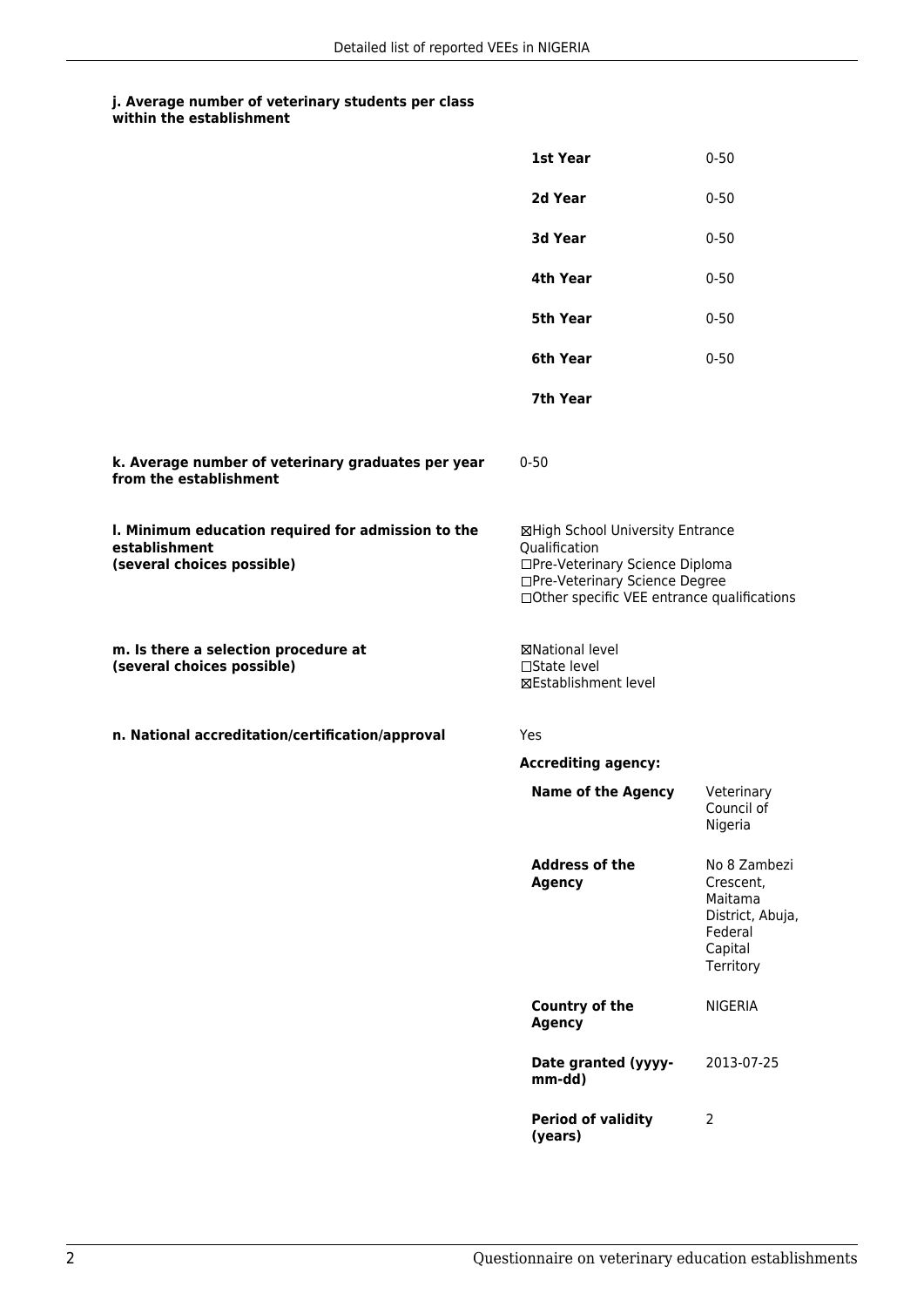**p. Any form of other international accreditation/certification/approval?**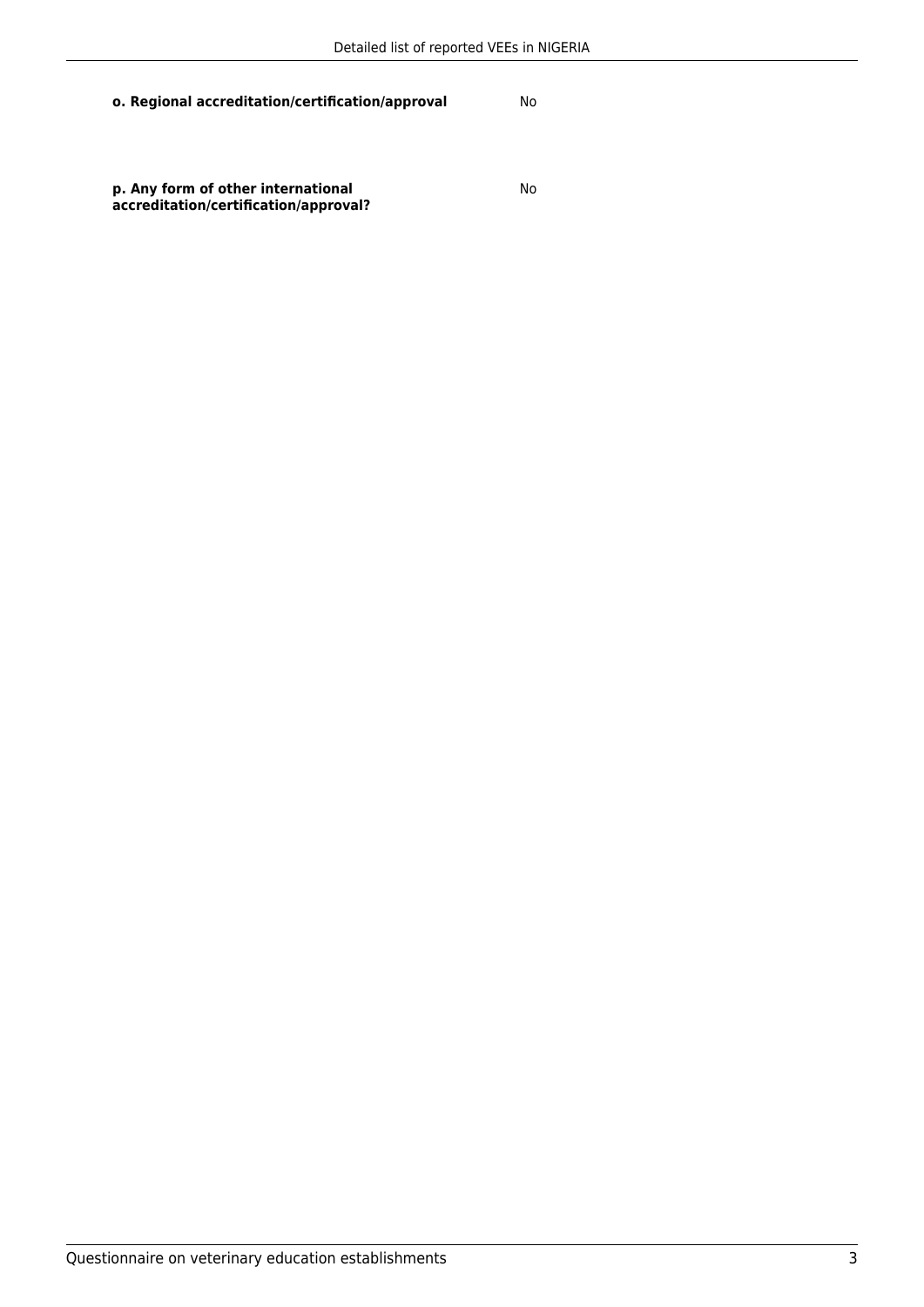# **College of Veterinary Medicine**

### **Last modified on: 2015-02-12 18:40:26**

| a. Name of VEE                                                | College of Veterinary Medicine                                                                            |
|---------------------------------------------------------------|-----------------------------------------------------------------------------------------------------------|
| b. Hosting Academic Institution<br>(when relevant)            | University of Agriculture, Makurdi                                                                        |
| c. Address of VEE<br>(street/city/state)                      | University of Agriculture, Makurdi, Benue<br>State                                                        |
| d. Country of VEE                                             | <b>NIGERIA</b>                                                                                            |
| e. Web-site (URL)                                             | www.uam.edu.ng                                                                                            |
| f. Institution type                                           | public                                                                                                    |
| g. Year of creation                                           | 2000                                                                                                      |
| h. Veterinary degree(s) granted<br>(several choices possible) | □Specific Veterinary Diploma<br>$\Box$ Bachelor<br>⊠Master<br>⊠Doctor<br>⊠PhD<br>□ Other (please explain) |

**i. Number of years of veterinary education required for VSB (or equivalent) registration**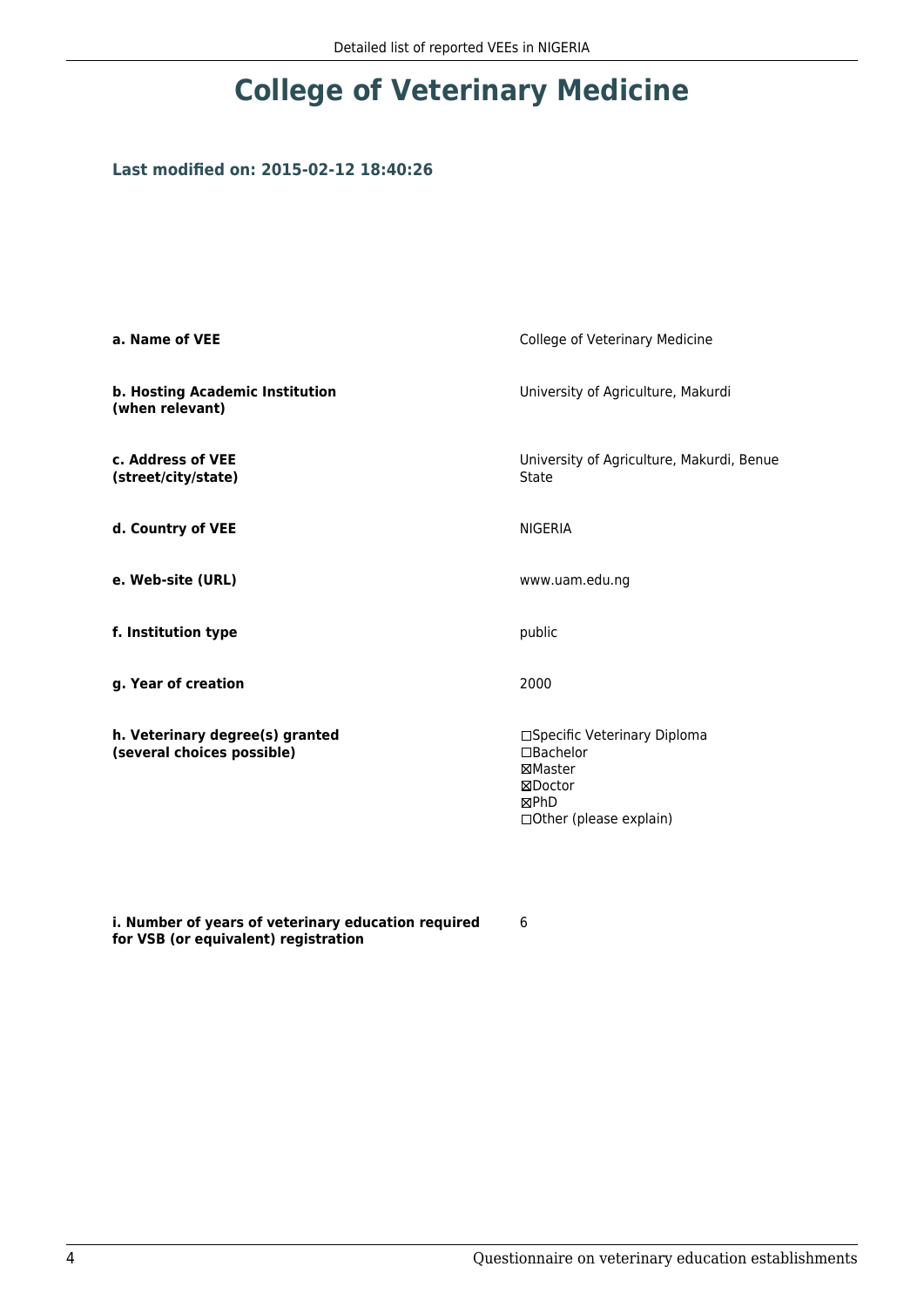#### **j. Average number of veterinary students per class within the establishment**

|                                                                                                   | 1st Year                                                                                                                                                              | $0 - 50$                                                                                    |
|---------------------------------------------------------------------------------------------------|-----------------------------------------------------------------------------------------------------------------------------------------------------------------------|---------------------------------------------------------------------------------------------|
|                                                                                                   | 2d Year                                                                                                                                                               | $0 - 50$                                                                                    |
|                                                                                                   | 3d Year                                                                                                                                                               | $0 - 50$                                                                                    |
|                                                                                                   | 4th Year                                                                                                                                                              | $0 - 50$                                                                                    |
|                                                                                                   | 5th Year                                                                                                                                                              | $0 - 50$                                                                                    |
|                                                                                                   | 6th Year                                                                                                                                                              | $0 - 50$                                                                                    |
|                                                                                                   | 7th Year                                                                                                                                                              |                                                                                             |
| k. Average number of veterinary graduates per year<br>from the establishment                      | $0 - 50$                                                                                                                                                              |                                                                                             |
| I. Minimum education required for admission to the<br>establishment<br>(several choices possible) | ⊠High School University Entrance<br>Qualification<br>⊠Pre-Veterinary Science Diploma<br>□Pre-Veterinary Science Degree<br>□Other specific VEE entrance qualifications |                                                                                             |
| m. Is there a selection procedure at<br>(several choices possible)                                | ⊠National level<br>$\Box$ State level<br>⊠Establishment level                                                                                                         |                                                                                             |
| n. National accreditation/certification/approval                                                  | Yes                                                                                                                                                                   |                                                                                             |
|                                                                                                   | <b>Accrediting agency:</b>                                                                                                                                            |                                                                                             |
|                                                                                                   | <b>Name of the Agency</b>                                                                                                                                             | Veterinary<br>Council of<br>Nigeria                                                         |
|                                                                                                   | <b>Address of the</b><br><b>Agency</b>                                                                                                                                | No 8 Zambezi<br>Crescent,<br>Maitama<br>District, Abuja,<br>Federal<br>Capital<br>Territory |
|                                                                                                   | Country of the<br><b>Agency</b>                                                                                                                                       | <b>NIGERIA</b>                                                                              |
|                                                                                                   | Date granted (yyyy-<br>mm-dd)                                                                                                                                         | 2010-04-10                                                                                  |
|                                                                                                   | <b>Period of validity</b><br>(years)                                                                                                                                  | 5                                                                                           |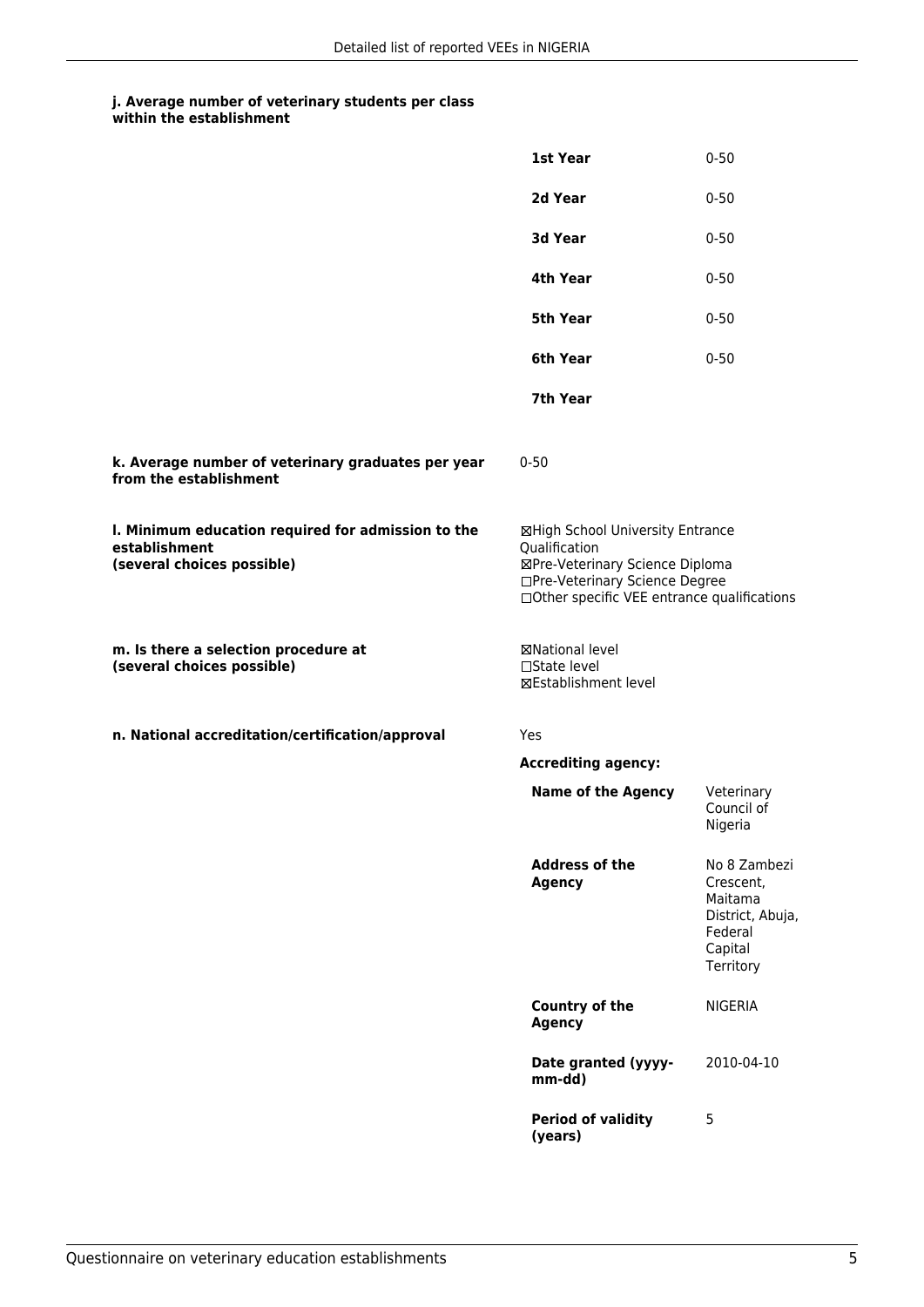**p. Any form of other international accreditation/certification/approval?**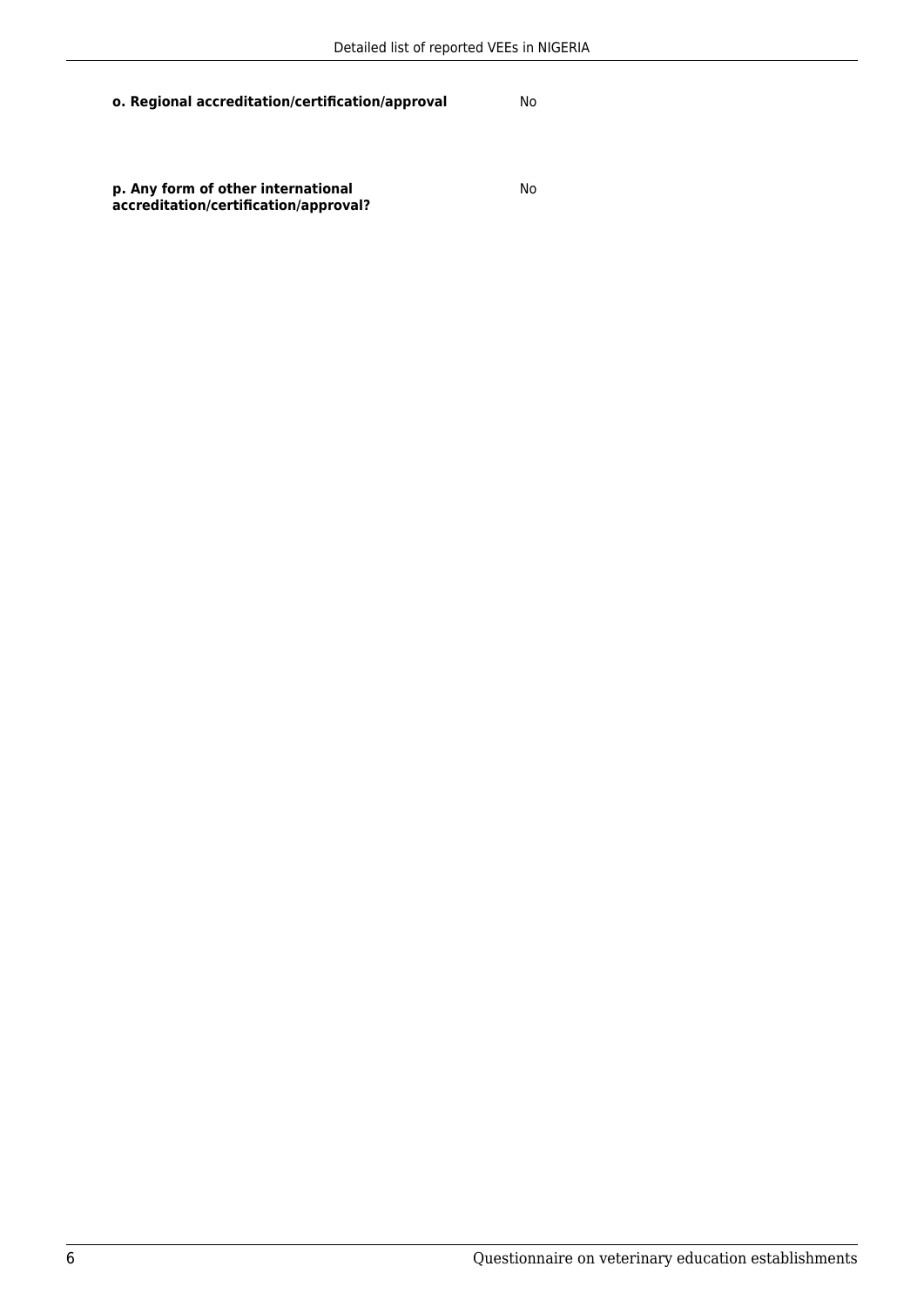### **Last modified on: 2015-02-12 16:58:50**

| a. Name of VEE                                                | <b>Faculty of Veterinary Medicine</b>                                                                              |
|---------------------------------------------------------------|--------------------------------------------------------------------------------------------------------------------|
| b. Hosting Academic Institution<br>(when relevant)            | University of Abuja                                                                                                |
| c. Address of VEE<br>(street/city/state)                      | University of Abuja, Main Campus, Airport<br>Road, Abuja, Federal Capital Territory                                |
| d. Country of VEE                                             | <b>NIGERIA</b>                                                                                                     |
| e. Web-site (URL)                                             | www.uniabujaportal.com                                                                                             |
| f. Institution type                                           | public                                                                                                             |
| g. Year of creation                                           | 2007                                                                                                               |
| h. Veterinary degree(s) granted<br>(several choices possible) | □Specific Veterinary Diploma<br>$\Box$ Bachelor<br>$\square$ Master<br>⊠Doctor<br>DPhD<br>□ Other (please explain) |

**i. Number of years of veterinary education required for VSB (or equivalent) registration**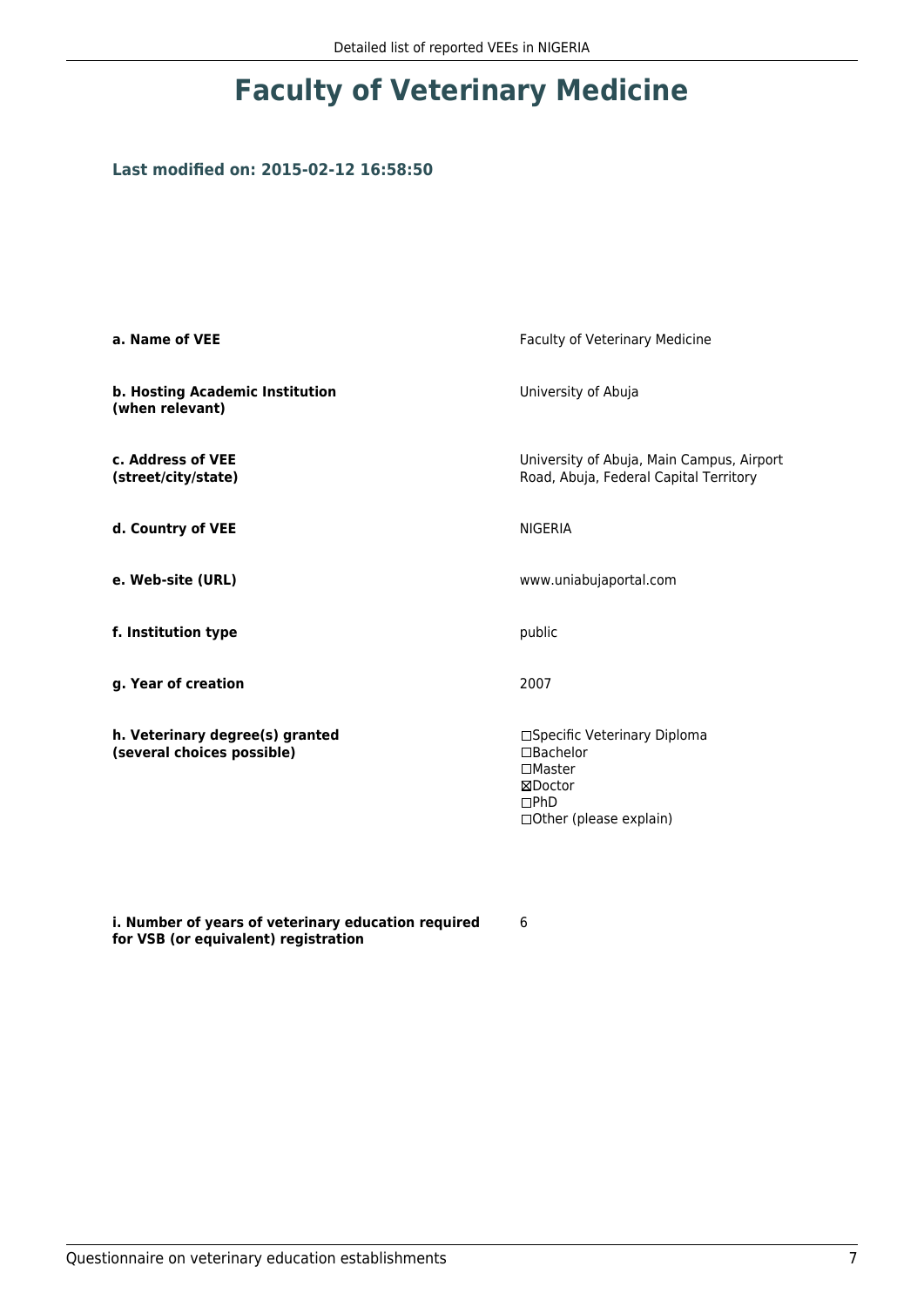#### **j. Average number of veterinary students per class within the establishment**

|                                                                                                   | 1st Year                                                                                                                                                              | $0 - 50$                                                                           |
|---------------------------------------------------------------------------------------------------|-----------------------------------------------------------------------------------------------------------------------------------------------------------------------|------------------------------------------------------------------------------------|
|                                                                                                   | 2d Year                                                                                                                                                               | $0 - 50$                                                                           |
|                                                                                                   | 3d Year                                                                                                                                                               | $0 - 50$                                                                           |
|                                                                                                   | 4th Year                                                                                                                                                              | $0 - 50$                                                                           |
|                                                                                                   | 5th Year                                                                                                                                                              | $0 - 50$                                                                           |
|                                                                                                   | 6th Year                                                                                                                                                              | $0 - 50$                                                                           |
|                                                                                                   | 7th Year                                                                                                                                                              |                                                                                    |
| k. Average number of veterinary graduates per year<br>from the establishment                      | $0 - 50$                                                                                                                                                              |                                                                                    |
| I. Minimum education required for admission to the<br>establishment<br>(several choices possible) | ⊠High School University Entrance<br>Qualification<br>⊠Pre-Veterinary Science Diploma<br>⊠Pre-Veterinary Science Degree<br>□Other specific VEE entrance qualifications |                                                                                    |
| m. Is there a selection procedure at<br>(several choices possible)                                | ⊠National level<br>$\Box$ State level<br>⊠Establishment level                                                                                                         |                                                                                    |
| n. National accreditation/certification/approval                                                  | Yes                                                                                                                                                                   |                                                                                    |
|                                                                                                   | <b>Accrediting agency:</b>                                                                                                                                            |                                                                                    |
|                                                                                                   | <b>Name of the Agency</b>                                                                                                                                             | Veterinary<br>Council of<br>Nigeria                                                |
|                                                                                                   | <b>Address of the</b><br><b>Agency</b>                                                                                                                                | No 8 Zambezi<br>Crescent,<br>Maitama<br>District, P. M.<br>B. 433, Garki,<br>Abuja |
|                                                                                                   | <b>Country of the</b><br><b>Agency</b>                                                                                                                                | NIGERIA                                                                            |
|                                                                                                   | Date granted (yyyy-<br>mm-dd)                                                                                                                                         | 2014-05-08                                                                         |
|                                                                                                   | <b>Period of validity</b><br>(years)                                                                                                                                  | $\overline{2}$                                                                     |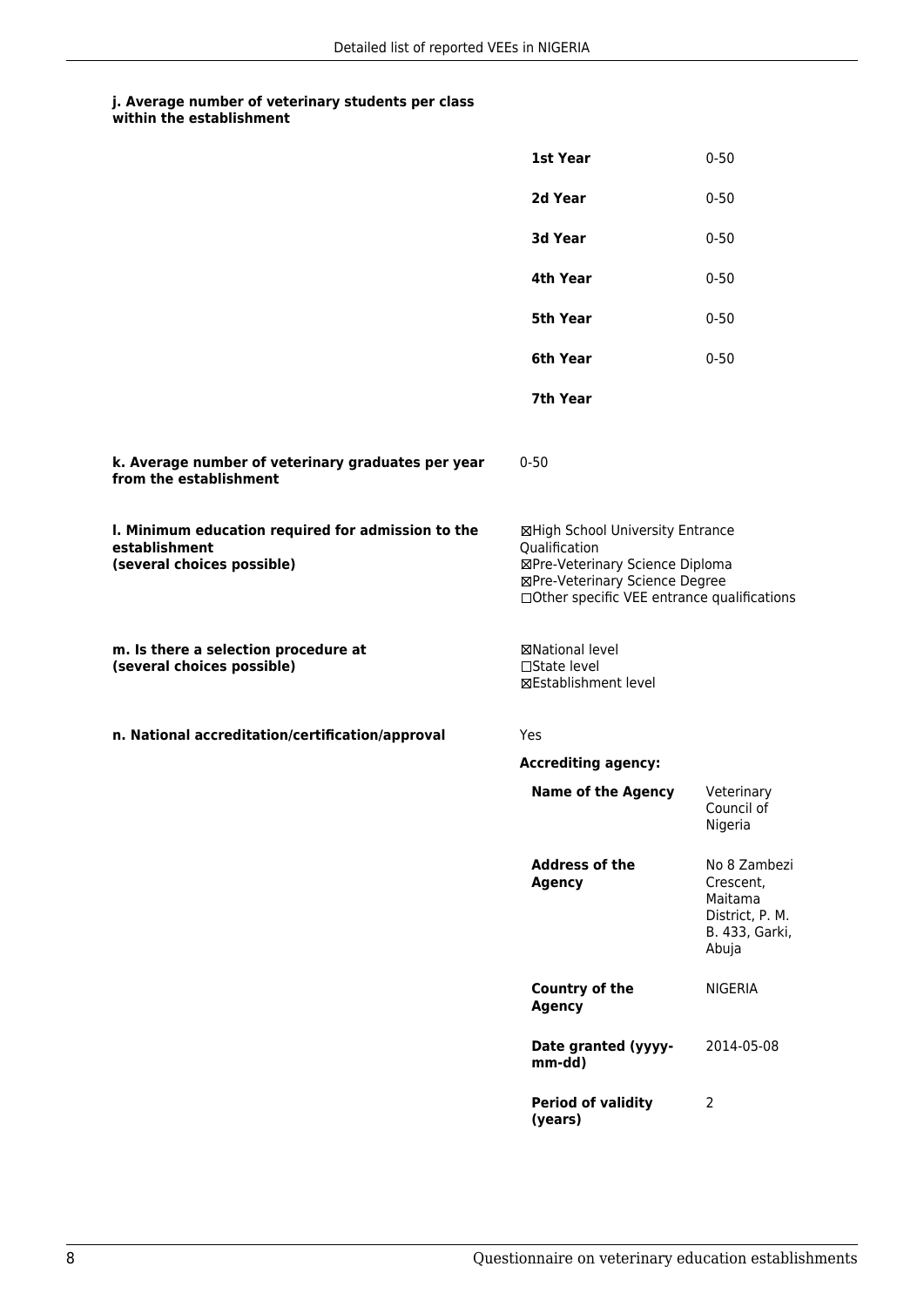**p. Any form of other international accreditation/certification/approval?**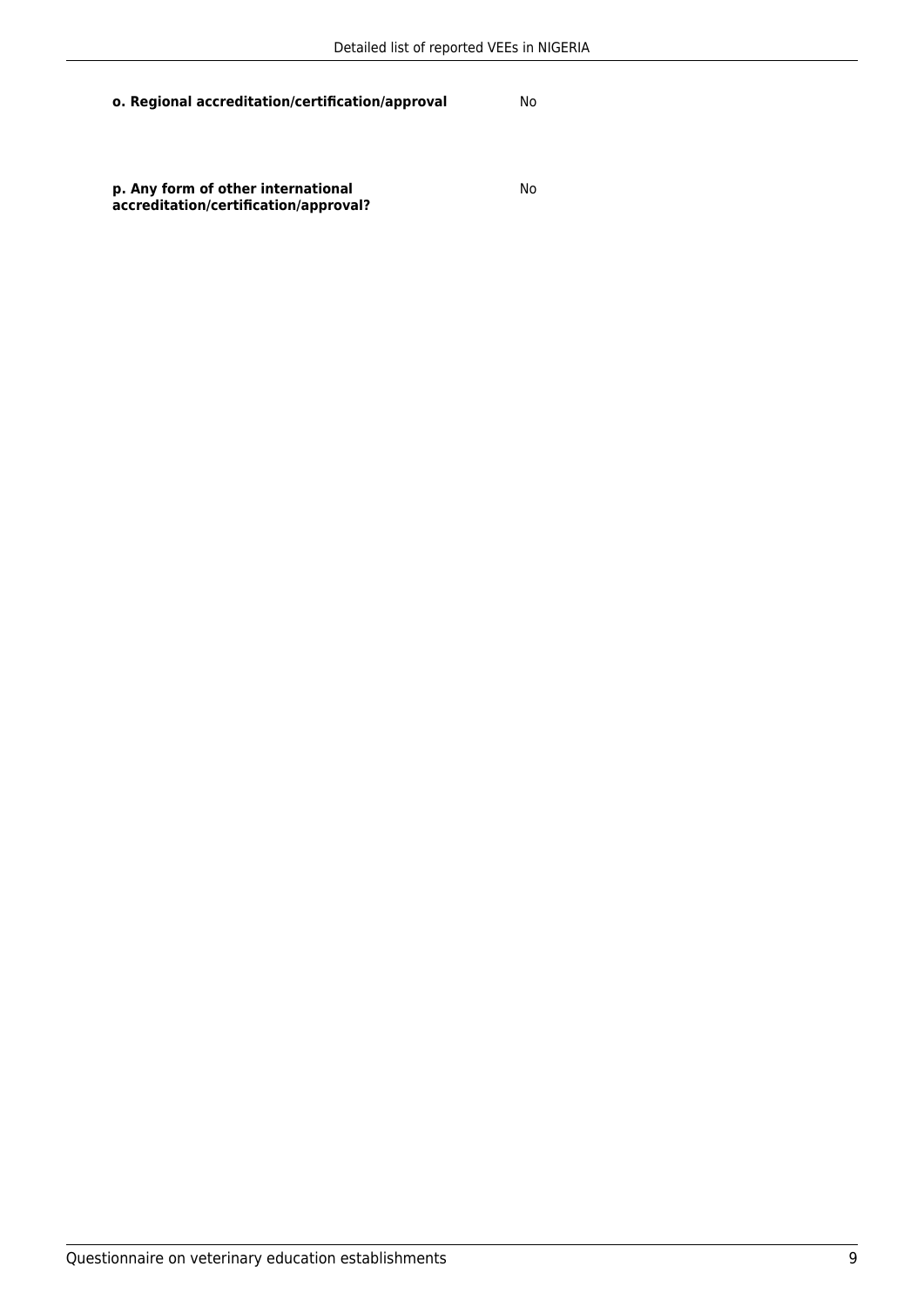#### **Last modified on: 2015-02-12 17:05:09**

| a. Name of VEE                                                | Faculty of Veterinary Medicine                                                                      |
|---------------------------------------------------------------|-----------------------------------------------------------------------------------------------------|
| b. Hosting Academic Institution<br>(when relevant)            | Ahmadu Bello University                                                                             |
| c. Address of VEE<br>(street/city/state)                      | Ahmadu Bello University, Zaria, Kaduna State                                                        |
| d. Country of VEE                                             | <b>NIGERIA</b>                                                                                      |
| e. Web-site (URL)                                             | www.abu.edu.ng                                                                                      |
| f. Institution type                                           | public                                                                                              |
| g. Year of creation                                           | 1962                                                                                                |
| h. Veterinary degree(s) granted<br>(several choices possible) | □Specific Veterinary Diploma<br>□Bachelor<br>⊠Master<br>⊠Doctor<br>⊠PhD<br>□ Other (please explain) |

**i. Number of years of veterinary education required for VSB (or equivalent) registration**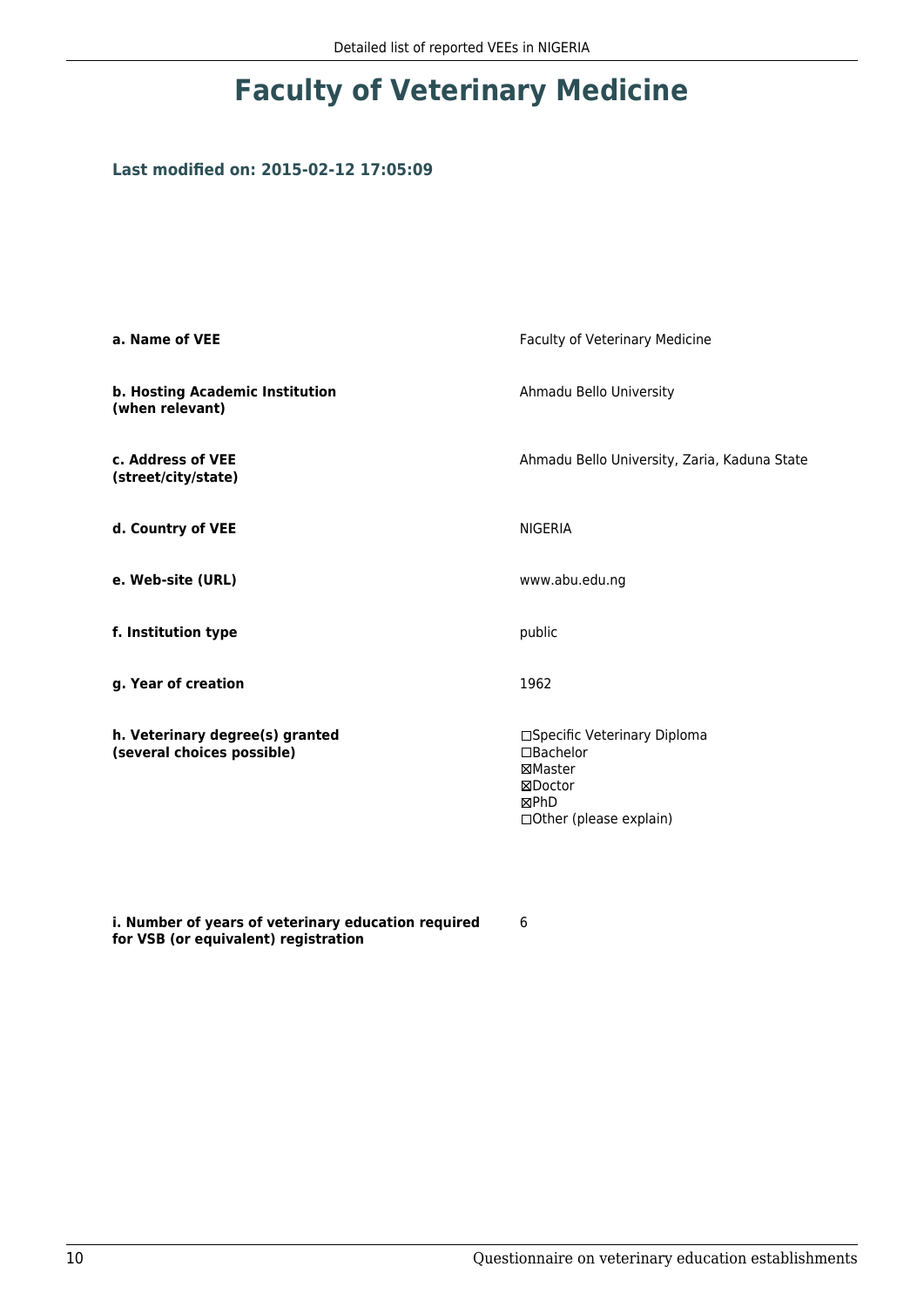## **j. Average number of veterinary students per class**

| within the establishment |  |
|--------------------------|--|
|--------------------------|--|

|                                                                                                   | 1st Year                                                                                                                                                              | 101-150                                                                                     |
|---------------------------------------------------------------------------------------------------|-----------------------------------------------------------------------------------------------------------------------------------------------------------------------|---------------------------------------------------------------------------------------------|
|                                                                                                   | 2d Year                                                                                                                                                               | 151-200                                                                                     |
|                                                                                                   | 3d Year                                                                                                                                                               | 51-100                                                                                      |
|                                                                                                   | 4th Year                                                                                                                                                              | 51-100                                                                                      |
|                                                                                                   | 5th Year                                                                                                                                                              | 51-100                                                                                      |
|                                                                                                   | 6th Year                                                                                                                                                              | 51-100                                                                                      |
|                                                                                                   | 7th Year                                                                                                                                                              |                                                                                             |
| k. Average number of veterinary graduates per year<br>from the establishment                      | 51-100                                                                                                                                                                |                                                                                             |
| I. Minimum education required for admission to the<br>establishment<br>(several choices possible) | ⊠High School University Entrance<br>Qualification<br>⊠Pre-Veterinary Science Diploma<br>□Pre-Veterinary Science Degree<br>□Other specific VEE entrance qualifications |                                                                                             |
| m. Is there a selection procedure at<br>(several choices possible)                                | ⊠National level<br>□State level<br><b>⊠Establishment level</b>                                                                                                        |                                                                                             |
| n. National accreditation/certification/approval                                                  | Yes                                                                                                                                                                   |                                                                                             |
|                                                                                                   | <b>Accrediting agency:</b>                                                                                                                                            |                                                                                             |
|                                                                                                   | <b>Name of the Agency</b>                                                                                                                                             | Veterinary<br>Council of<br>Nigeria                                                         |
|                                                                                                   | <b>Address of the</b><br><b>Agency</b>                                                                                                                                | No 8 Zambezi<br>Crescent,<br>Maitama<br>District, Abuja,<br>Federal<br>Capital<br>Territory |
|                                                                                                   | Country of the<br><b>Agency</b>                                                                                                                                       | <b>NIGERIA</b>                                                                              |
|                                                                                                   | Date granted (yyyy-<br>mm-dd)                                                                                                                                         | 2008-04-10                                                                                  |
|                                                                                                   | <b>Period of validity</b><br>(years)                                                                                                                                  | 5                                                                                           |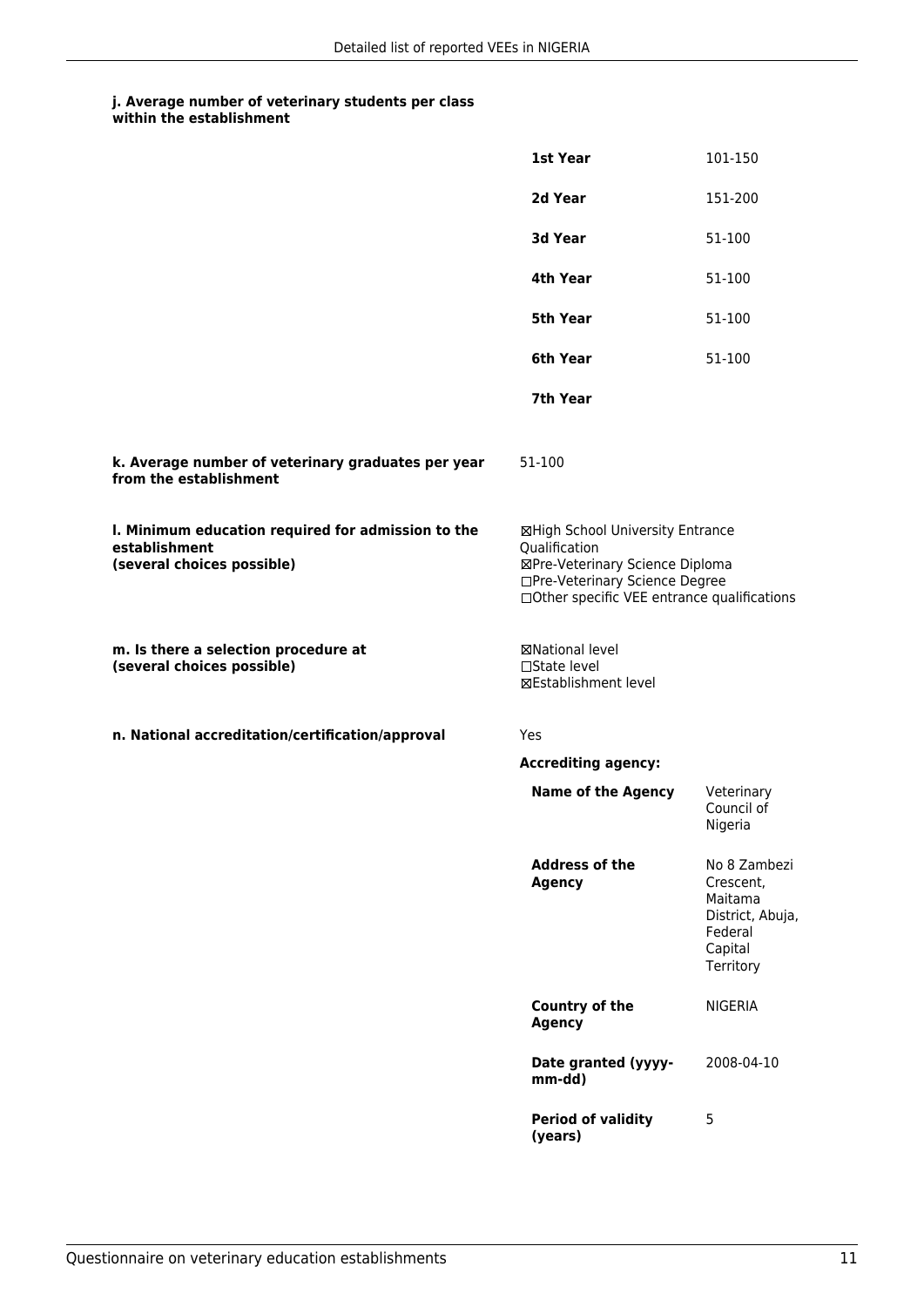**p. Any form of other international accreditation/certification/approval?**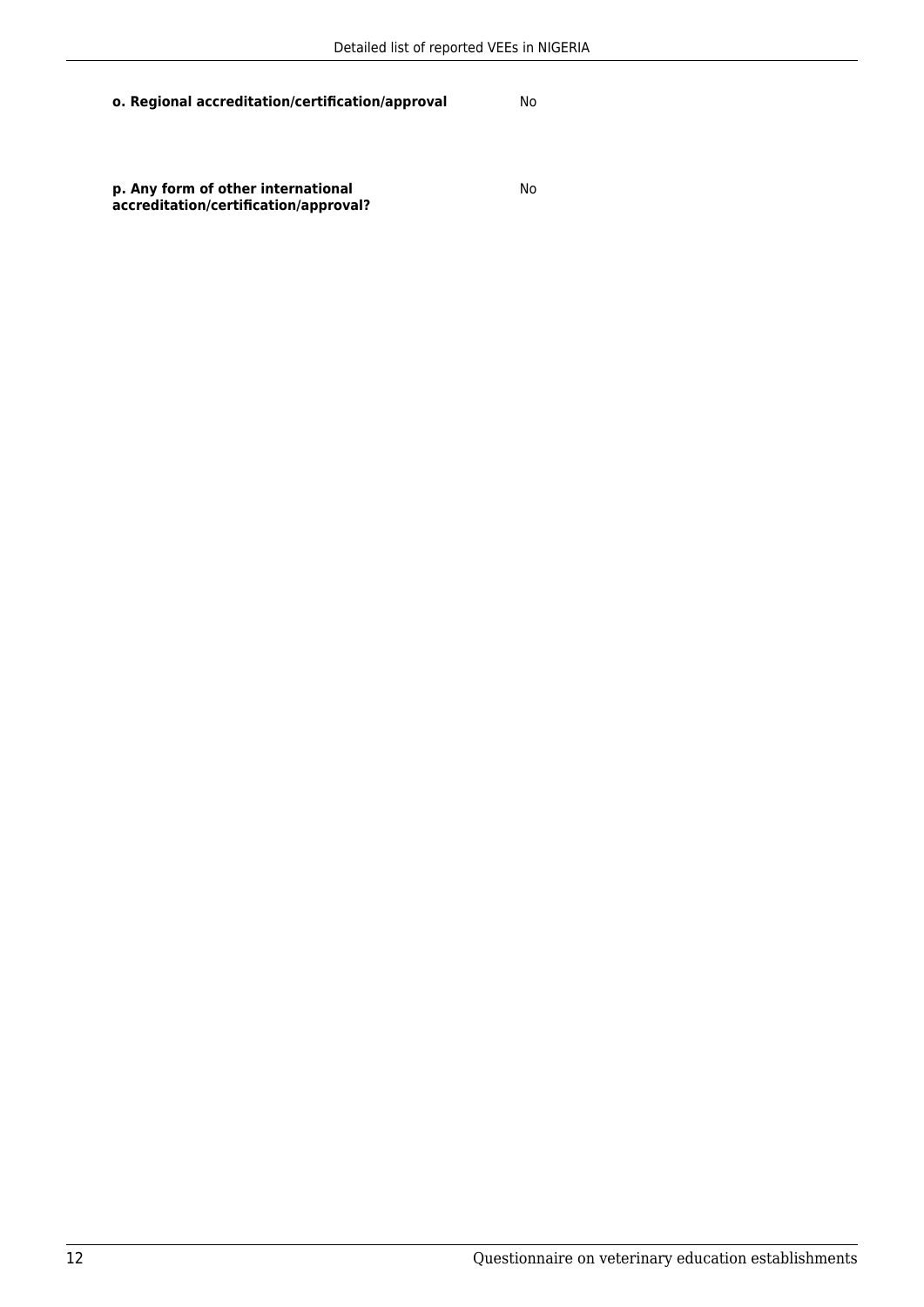### **Last modified on: 2015-02-12 18:50:25**

| a. Name of VEE                                                | Faculty of Veterinary Medicine                                                                      |
|---------------------------------------------------------------|-----------------------------------------------------------------------------------------------------|
| b. Hosting Academic Institution<br>(when relevant)            | University of Nigeria, Nsukka                                                                       |
| c. Address of VEE<br>(street/city/state)                      | University of Nigeria, University Road,<br>Nsukka, Enugu Stae                                       |
| d. Country of VEE                                             | <b>NIGERIA</b>                                                                                      |
| e. Web-site (URL)                                             | www.unn.edu.ng                                                                                      |
| f. Institution type                                           | public                                                                                              |
| g. Year of creation                                           | 1970                                                                                                |
| h. Veterinary degree(s) granted<br>(several choices possible) | □Specific Veterinary Diploma<br>□Bachelor<br>⊠Master<br>⊠Doctor<br>⊠PhD<br>□ Other (please explain) |

**i. Number of years of veterinary education required for VSB (or equivalent) registration**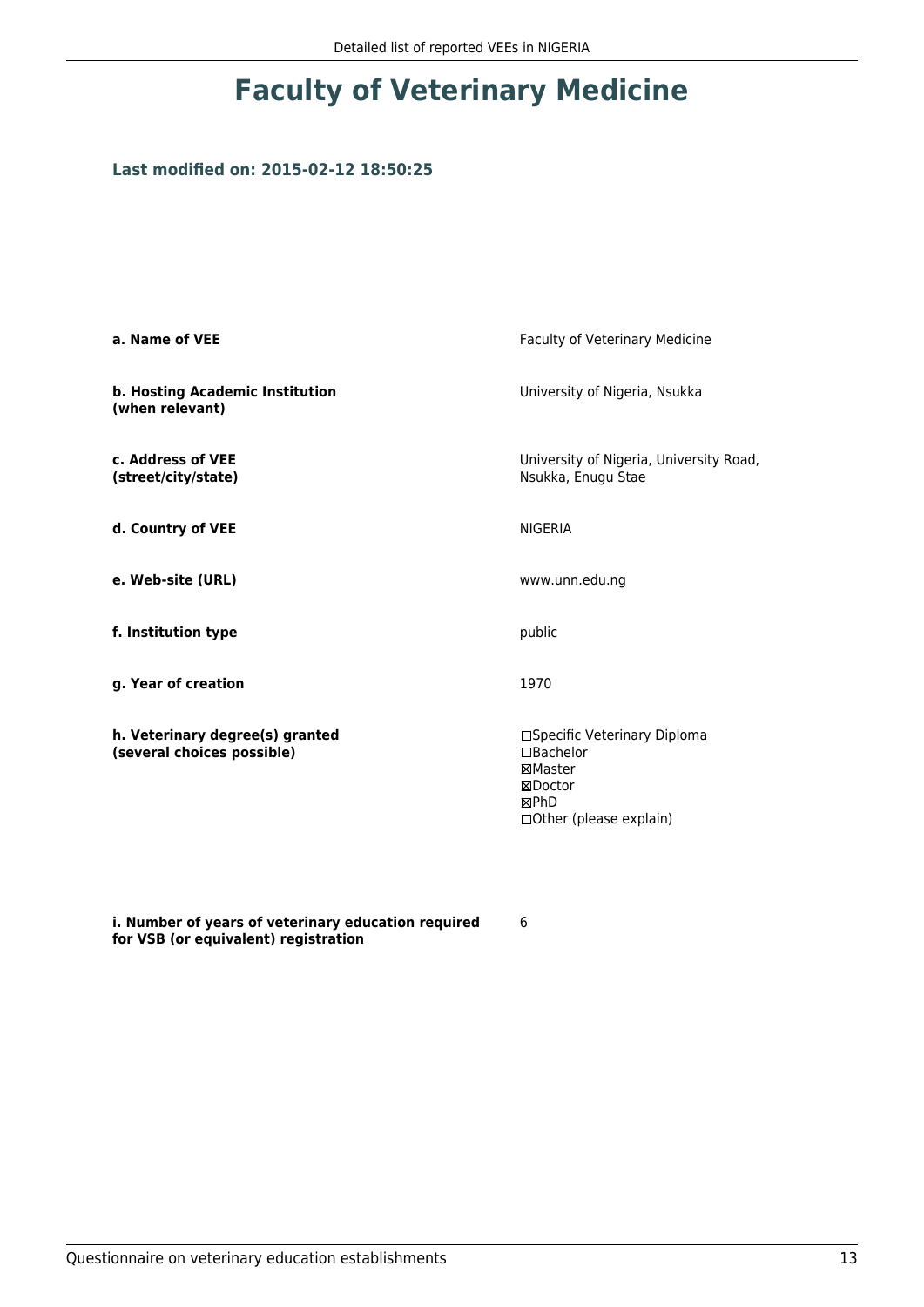## **j. Average number of veterinary students per class**

| within the establishment |
|--------------------------|
|                          |

|                                                                                                   | <b>1st Year</b>                                                                                                                                                       | 101-150                                                                                     |
|---------------------------------------------------------------------------------------------------|-----------------------------------------------------------------------------------------------------------------------------------------------------------------------|---------------------------------------------------------------------------------------------|
|                                                                                                   | 2d Year                                                                                                                                                               | 51-100                                                                                      |
|                                                                                                   | 3d Year                                                                                                                                                               | 51-100                                                                                      |
|                                                                                                   | 4th Year                                                                                                                                                              | 51-100                                                                                      |
|                                                                                                   | 5th Year                                                                                                                                                              | 51-100                                                                                      |
|                                                                                                   | 6th Year                                                                                                                                                              | 51-100                                                                                      |
|                                                                                                   | 7th Year                                                                                                                                                              |                                                                                             |
| k. Average number of veterinary graduates per year<br>from the establishment                      | $0 - 50$                                                                                                                                                              |                                                                                             |
| I. Minimum education required for admission to the<br>establishment<br>(several choices possible) | ⊠High School University Entrance<br>Qualification<br>⊠Pre-Veterinary Science Diploma<br>□Pre-Veterinary Science Degree<br>□Other specific VEE entrance qualifications |                                                                                             |
| m. Is there a selection procedure at<br>(several choices possible)                                | <b>⊠National level</b><br>□State level<br>⊠Establishment level                                                                                                        |                                                                                             |
| n. National accreditation/certification/approval                                                  | Yes                                                                                                                                                                   |                                                                                             |
|                                                                                                   | <b>Accrediting agency:</b>                                                                                                                                            |                                                                                             |
|                                                                                                   | <b>Name of the Agency</b>                                                                                                                                             | Veterinary<br>Council of<br>Nigeria                                                         |
|                                                                                                   | <b>Address of the</b><br><b>Agency</b>                                                                                                                                | No 8 Zambezi<br>Crescent,<br>Maitama<br>District, Abuja,<br>Federal<br>Capital<br>Territory |
|                                                                                                   | <b>Country of the</b><br><b>Agency</b>                                                                                                                                | <b>NIGERIA</b>                                                                              |
|                                                                                                   | Date granted (yyyy-<br>mm-dd)                                                                                                                                         | 2013-07-25                                                                                  |
|                                                                                                   | <b>Period of validity</b><br>(years)                                                                                                                                  | 5                                                                                           |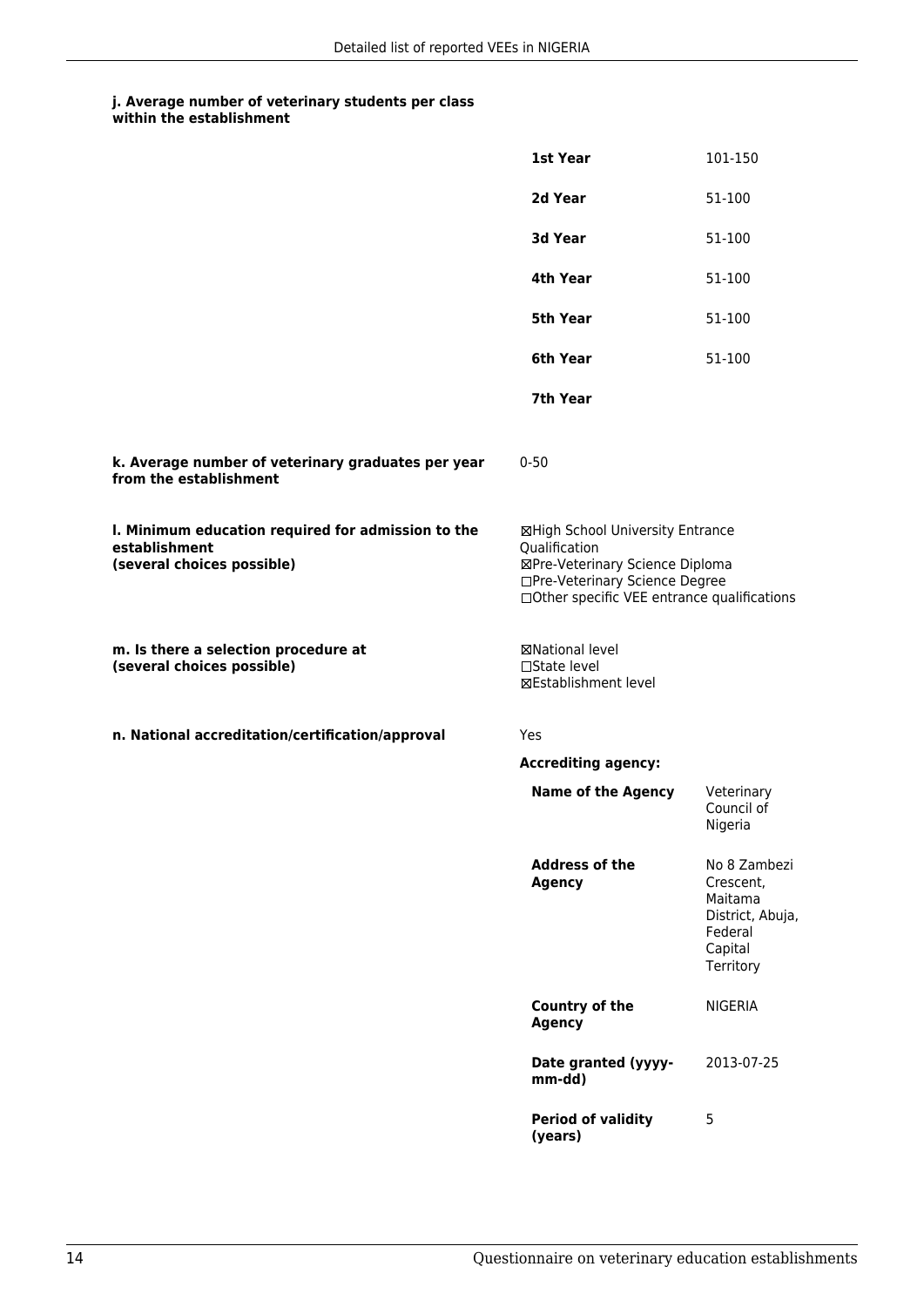**p. Any form of other international accreditation/certification/approval?**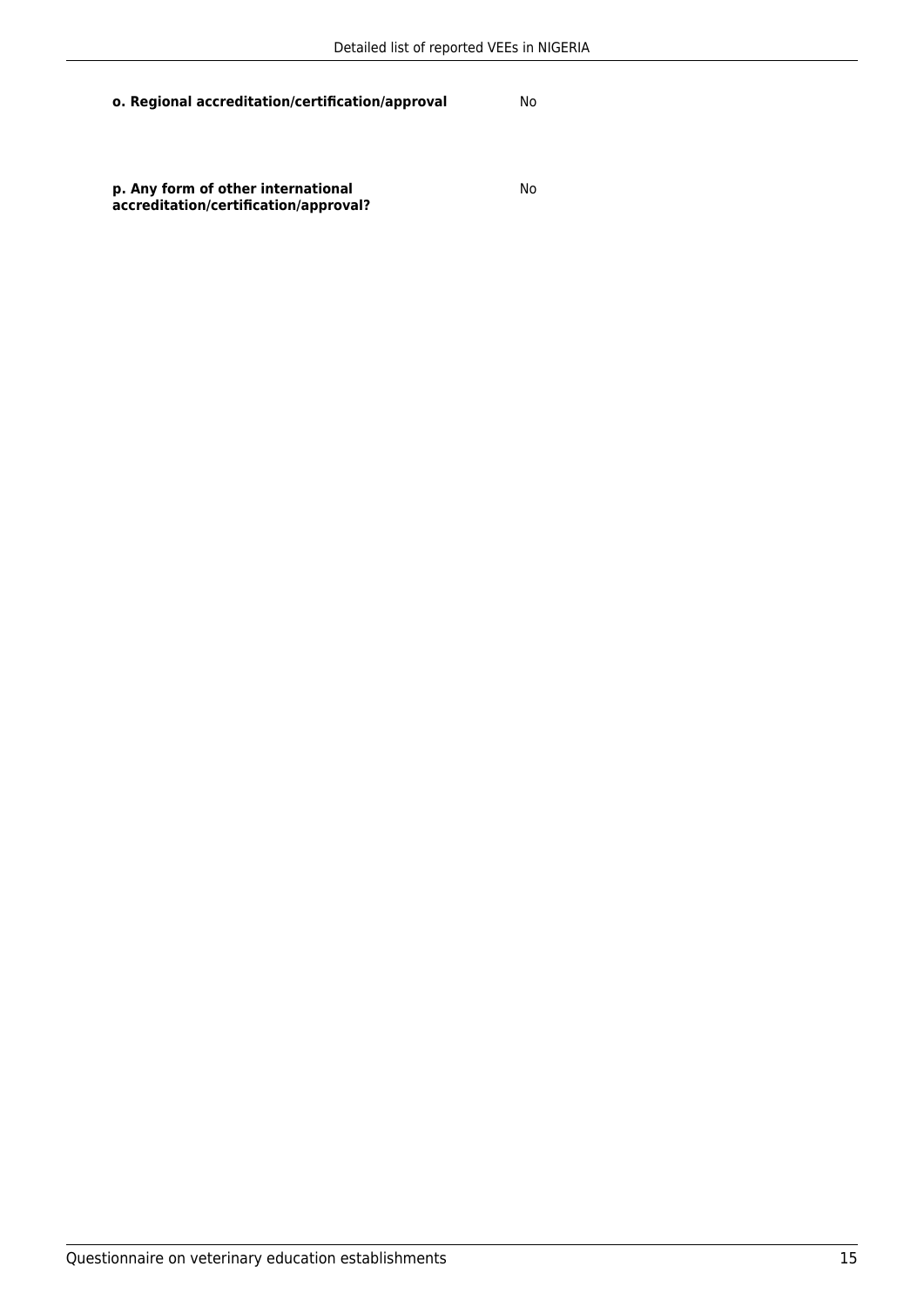### **Last modified on: 2015-11-11 13:31:56**

| a. Name of VEE                                                | Faculty of Veterinary Medicine                                                                               |  |
|---------------------------------------------------------------|--------------------------------------------------------------------------------------------------------------|--|
| b. Hosting Academic Institution<br>(when relevant)            | Usmanu Danfidiyo University, Sokoto                                                                          |  |
| c. Address of VEE<br>(street/city/state)                      | Usmanu Danfidiyo University, Sokoto, Sokoto<br>State                                                         |  |
| d. Country of VEE                                             | <b>NIGERIA</b>                                                                                               |  |
| e. Web-site (URL)                                             | www.udusok.edu.ng                                                                                            |  |
| f. Institution type                                           | public                                                                                                       |  |
| g. Year of creation                                           | 1984                                                                                                         |  |
| h. Veterinary degree(s) granted<br>(several choices possible) | □Specific Veterinary Diploma<br>$\square$ Bachelor<br>⊠Master<br>⊠Doctor<br>⊠PhD<br>□ Other (please explain) |  |

**i. Number of years of veterinary education required for VSB (or equivalent) registration**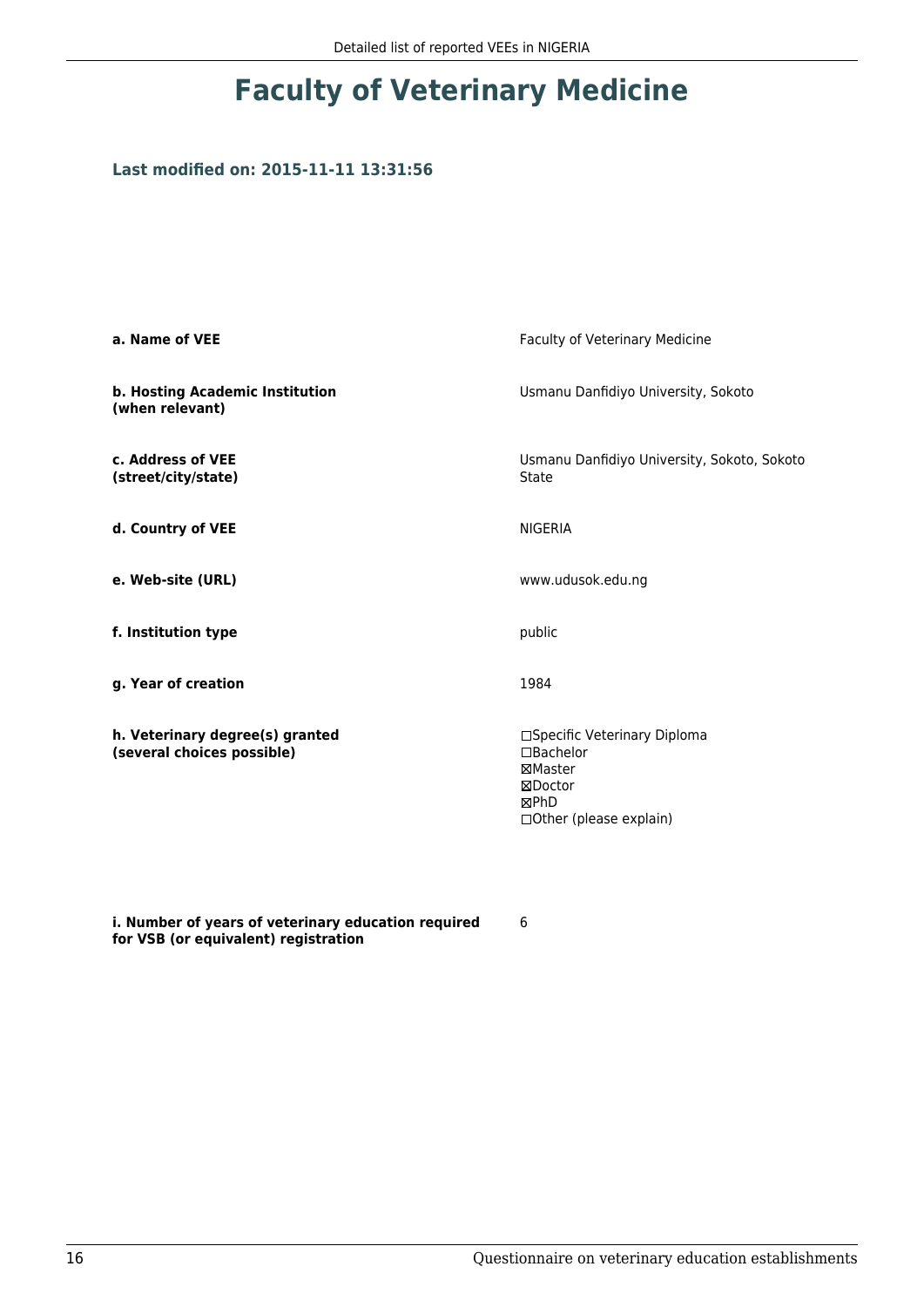## **j. Average number of veterinary students per class**

| within the establishment |
|--------------------------|
|                          |

|                                                                                                   | 1st Year                                                                                                                                                              | 51-100                                                                                      |
|---------------------------------------------------------------------------------------------------|-----------------------------------------------------------------------------------------------------------------------------------------------------------------------|---------------------------------------------------------------------------------------------|
|                                                                                                   | 2d Year                                                                                                                                                               | 101-150                                                                                     |
|                                                                                                   | 3d Year                                                                                                                                                               | $0 - 50$                                                                                    |
|                                                                                                   | 4th Year                                                                                                                                                              | 51-100                                                                                      |
|                                                                                                   | 5th Year                                                                                                                                                              | 51-100                                                                                      |
|                                                                                                   | 6th Year                                                                                                                                                              | $0 - 50$                                                                                    |
|                                                                                                   | 7th Year                                                                                                                                                              |                                                                                             |
| k. Average number of veterinary graduates per year<br>from the establishment                      | $0 - 50$                                                                                                                                                              |                                                                                             |
| I. Minimum education required for admission to the<br>establishment<br>(several choices possible) | ⊠High School University Entrance<br>Qualification<br>□Pre-Veterinary Science Diploma<br>□Pre-Veterinary Science Degree<br>□Other specific VEE entrance qualifications |                                                                                             |
| m. Is there a selection procedure at<br>(several choices possible)                                | ⊠National level<br>$\square$ State level<br>⊠Establishment level                                                                                                      |                                                                                             |
| n. National accreditation/certification/approval                                                  | Yes                                                                                                                                                                   |                                                                                             |
|                                                                                                   | <b>Accrediting agency:</b>                                                                                                                                            |                                                                                             |
|                                                                                                   | <b>Name of the Agency</b>                                                                                                                                             | Veterinary<br>Council of<br>Nigeria                                                         |
|                                                                                                   | <b>Address of the</b><br><b>Agency</b>                                                                                                                                | No 8 Zambezi<br>Crescent,<br>Maitama<br>District, Abuja,<br>Federal<br>Capital<br>Territory |
|                                                                                                   | Country of the<br><b>Agency</b>                                                                                                                                       | <b>NIGERIA</b>                                                                              |
|                                                                                                   | Date granted (yyyy-<br>mm-dd)                                                                                                                                         | 2011-06-23                                                                                  |
|                                                                                                   | <b>Period of validity</b><br>(years)                                                                                                                                  | 5                                                                                           |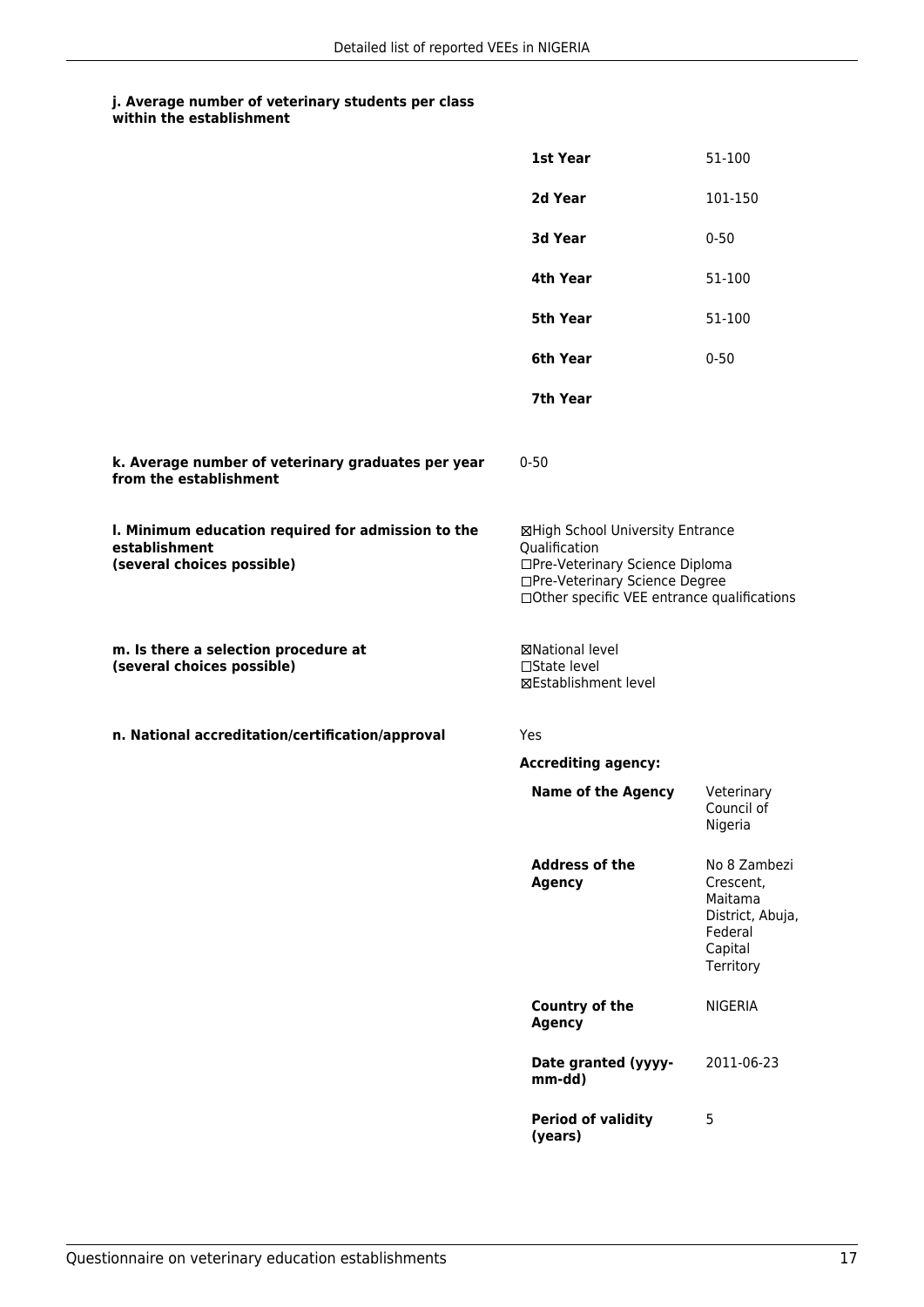**p. Any form of other international accreditation/certification/approval?**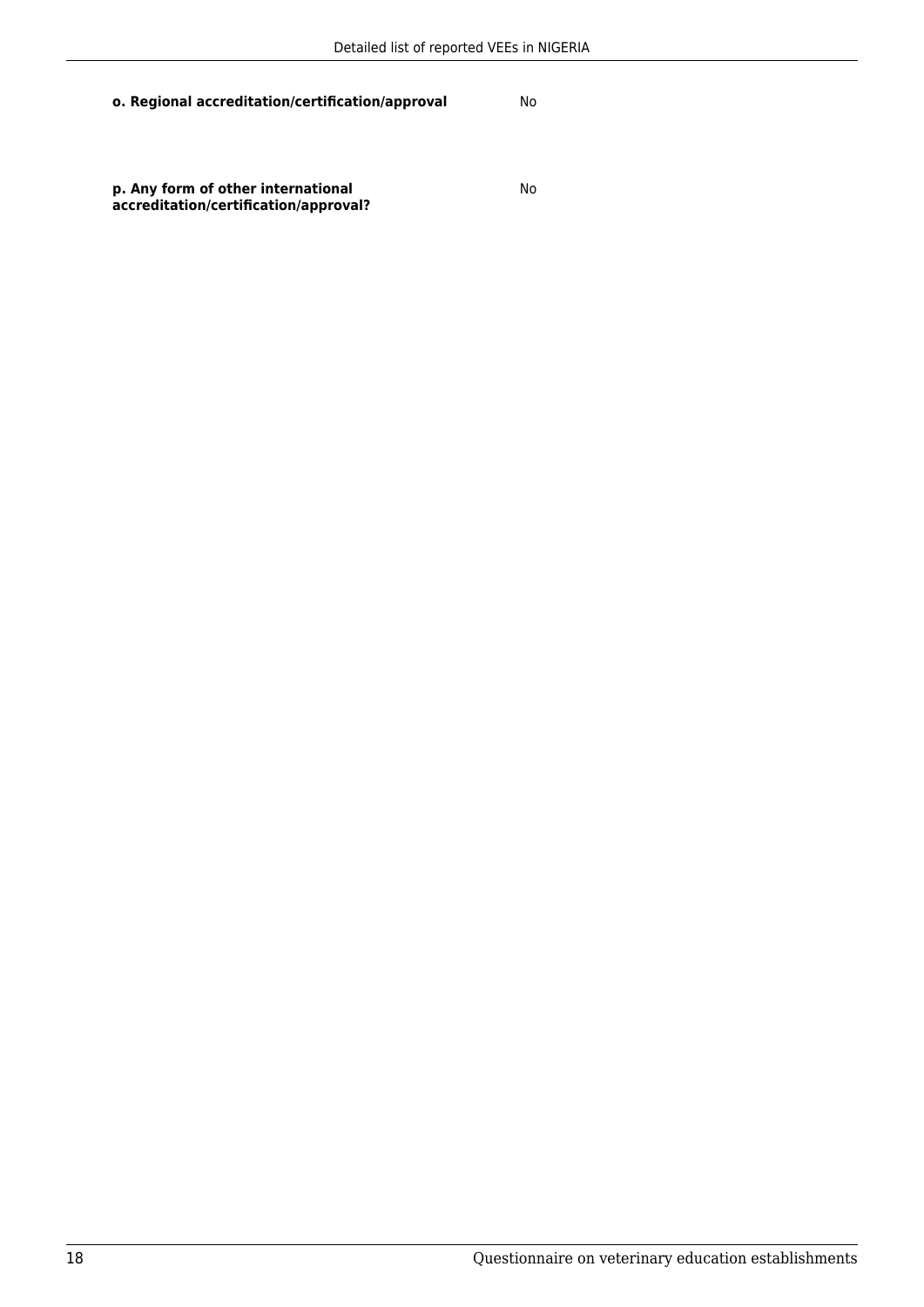### **Last modified on: 2015-11-28 17:07:05**

| a. Name of VEE                                                | Faculty of Veterinary Medicine                                                                      |
|---------------------------------------------------------------|-----------------------------------------------------------------------------------------------------|
| b. Hosting Academic Institution<br>(when relevant)            | University of Maiduguri                                                                             |
| c. Address of VEE<br>(street/city/state)                      | Faculty of Veterinary Medicine University of<br>Maiduguri, Maiduguri, Borno State                   |
| d. Country of VEE                                             | <b>NIGERIA</b>                                                                                      |
| e. Web-site (URL)                                             | www.unimaid.edu.ng                                                                                  |
| f. Institution type                                           | public                                                                                              |
| g. Year of creation                                           | 1980                                                                                                |
| h. Veterinary degree(s) granted<br>(several choices possible) | □Specific Veterinary Diploma<br>□Bachelor<br>⊠Master<br>⊠Doctor<br>⊠PhD<br>□ Other (please explain) |

**i. Number of years of veterinary education required for VSB (or equivalent) registration**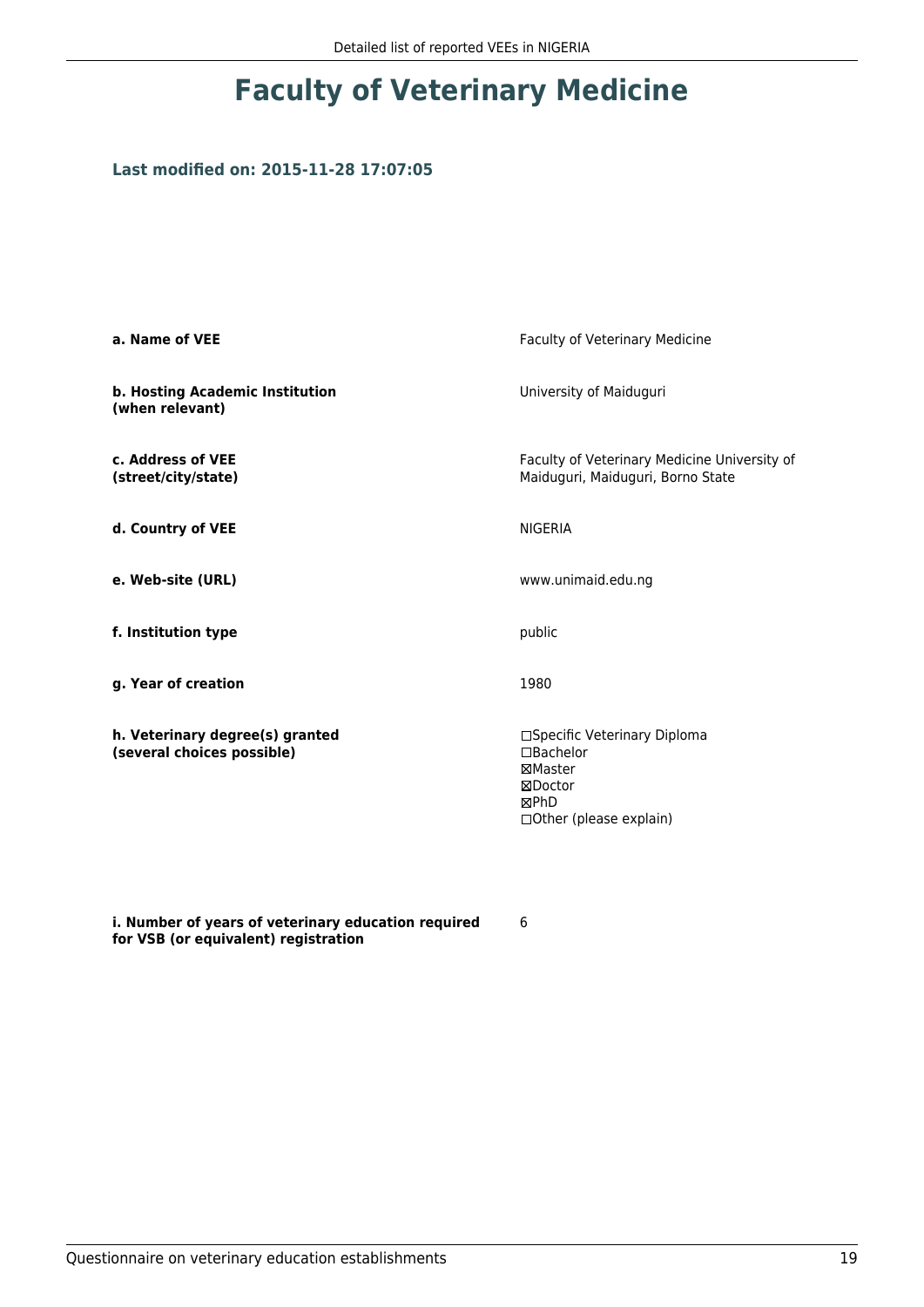## **j. Average number of veterinary students per class**

|                                                                                                   | <b>1st Year</b>                                                                                                                                                       | 51-100                                                  |
|---------------------------------------------------------------------------------------------------|-----------------------------------------------------------------------------------------------------------------------------------------------------------------------|---------------------------------------------------------|
|                                                                                                   | 2d Year                                                                                                                                                               | $0 - 50$                                                |
|                                                                                                   | 3d Year                                                                                                                                                               | $0 - 50$                                                |
|                                                                                                   | 4th Year                                                                                                                                                              | $0 - 50$                                                |
|                                                                                                   | 5th Year                                                                                                                                                              | $0 - 50$                                                |
|                                                                                                   | 6th Year                                                                                                                                                              | $0 - 50$                                                |
|                                                                                                   | 7th Year                                                                                                                                                              |                                                         |
| k. Average number of veterinary graduates per year<br>from the establishment                      | $0 - 50$                                                                                                                                                              |                                                         |
| I. Minimum education required for admission to the<br>establishment<br>(several choices possible) | ⊠High School University Entrance<br>Qualification<br>⊠Pre-Veterinary Science Diploma<br>⊠Pre-Veterinary Science Degree<br>⊠Other specific VEE entrance qualifications |                                                         |
| m. Is there a selection procedure at<br>(several choices possible)                                | ⊠National level<br>$\Box$ State level<br>□Establishment level                                                                                                         |                                                         |
| n. National accreditation/certification/approval                                                  | Yes                                                                                                                                                                   |                                                         |
|                                                                                                   | <b>Accrediting agency:</b>                                                                                                                                            |                                                         |
|                                                                                                   | <b>Name of the Agency</b>                                                                                                                                             | Veterinary<br>Council of<br>Nigeria                     |
|                                                                                                   | <b>Address of the</b><br>Agency                                                                                                                                       | No 8 Zambezi<br>Crescent,<br>Maitama<br>District, Abuja |
|                                                                                                   | <b>Country of the</b><br><b>Agency</b>                                                                                                                                | <b>NIGERIA</b>                                          |
|                                                                                                   | Date granted (yyyy-<br>mm-dd)                                                                                                                                         | 2011-06-23                                              |
|                                                                                                   | <b>Period of validity</b><br>(years)                                                                                                                                  | 5                                                       |
|                                                                                                   |                                                                                                                                                                       |                                                         |

**o. Regional accreditation/certification/approval** No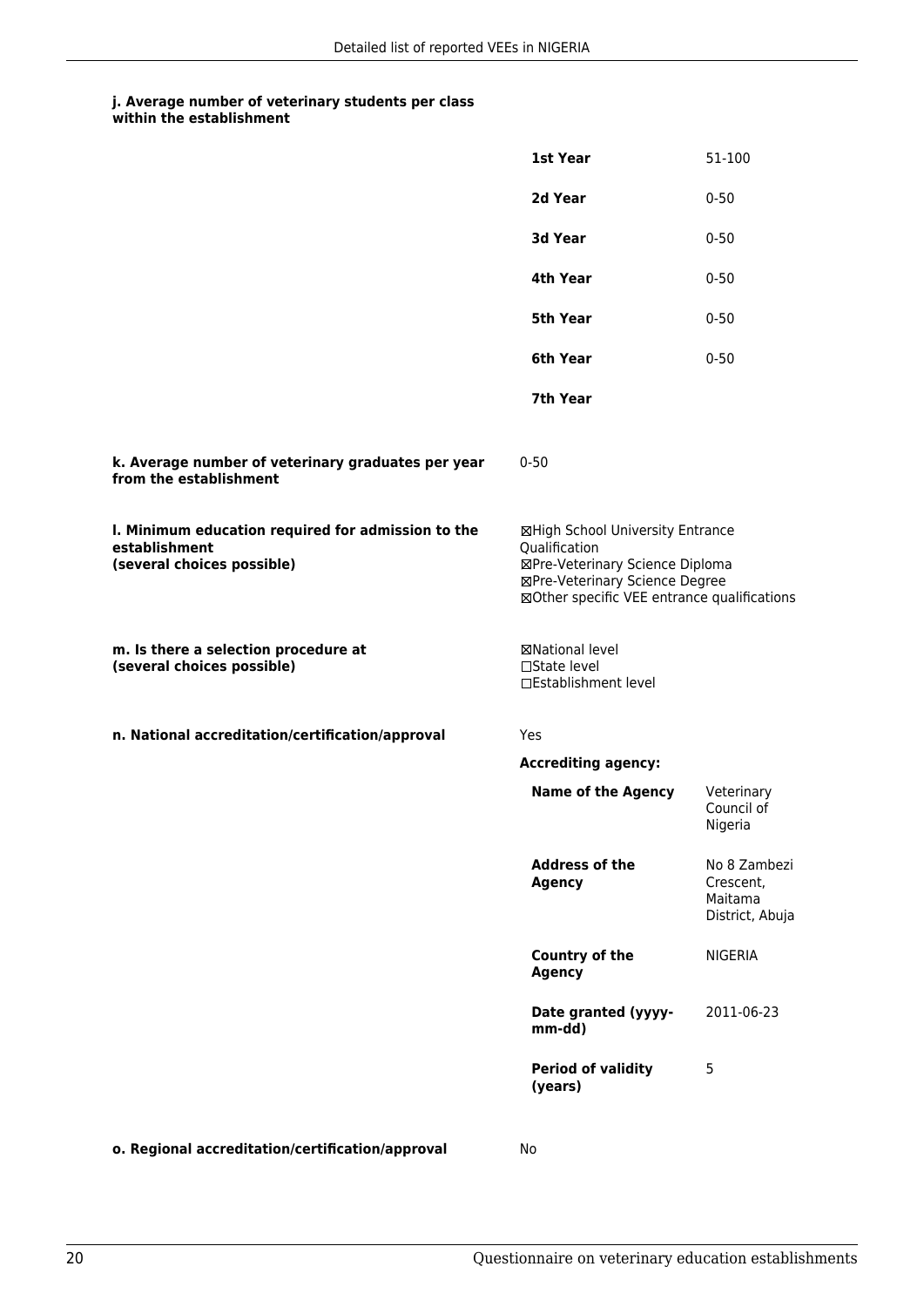**p. Any form of other international accreditation/certification/approval?**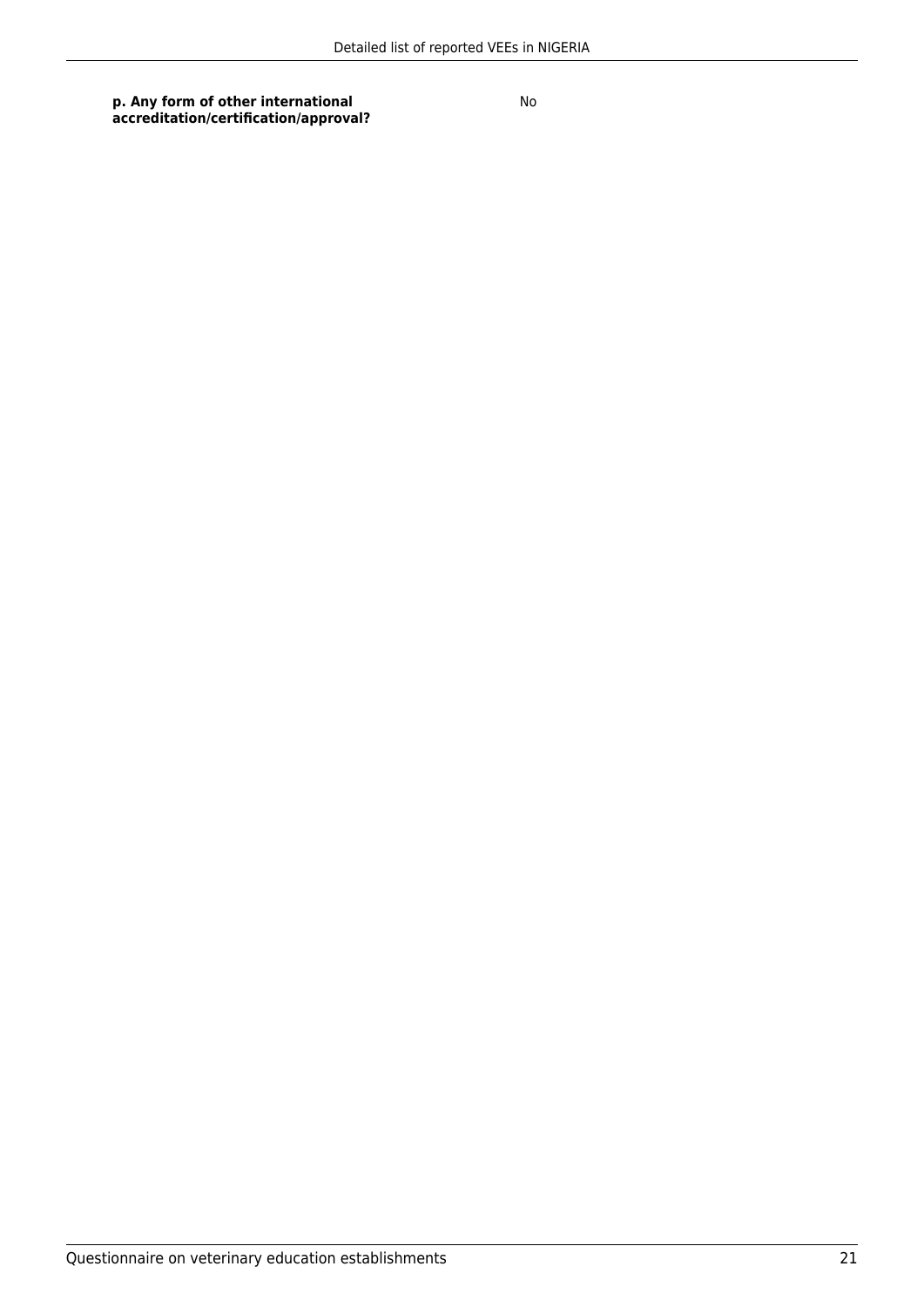### **Last modified on: 2015-11-28 17:18:29**

| a. Name of VEE                                                | Faculty of Veterinary Medicine                                                                                        |  |
|---------------------------------------------------------------|-----------------------------------------------------------------------------------------------------------------------|--|
| b. Hosting Academic Institution<br>(when relevant)            | Federal University of Agriculture, Abeokuta,                                                                          |  |
| c. Address of VEE<br>(street/city/state)                      | Faculty of Veterinary MedicineFederal<br>University of Agriculture, Alabata Road,<br>Abeokuta, Ogun State             |  |
| d. Country of VEE                                             | <b>NIGERIA</b>                                                                                                        |  |
| e. Web-site (URL)                                             | www.funaab.edu.ng                                                                                                     |  |
| f. Institution type                                           | public                                                                                                                |  |
| g. Year of creation                                           | 2002                                                                                                                  |  |
| h. Veterinary degree(s) granted<br>(several choices possible) | □Specific Veterinary Diploma<br>$\Box$ Bachelor<br>$\Box$ Master<br>⊠Doctor<br>$\Box$ PhD<br>□ Other (please explain) |  |

**i. Number of years of veterinary education required for VSB (or equivalent) registration**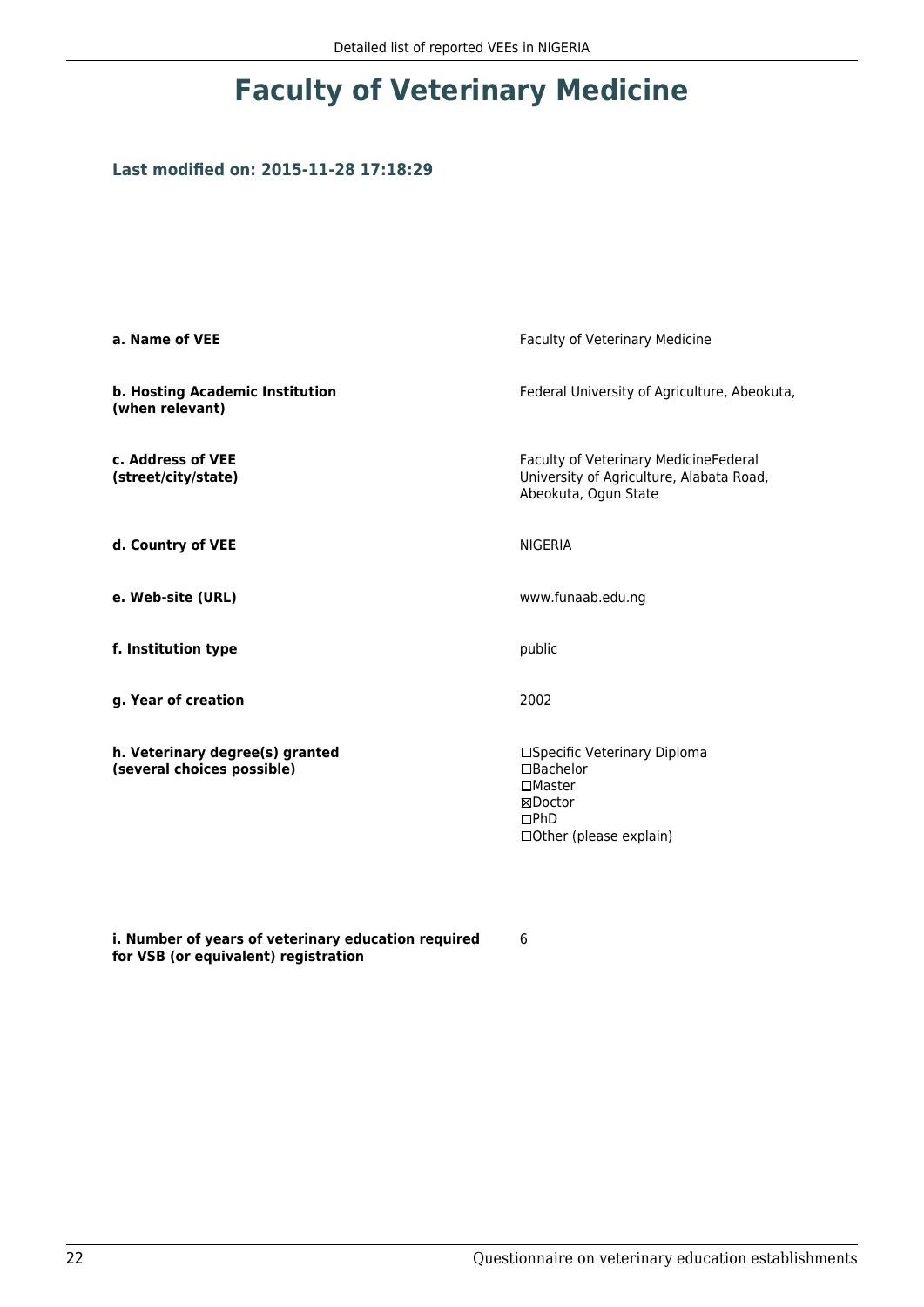#### **j. Average number of veterinary students per class within the establishment**

|                                                                                                   | 1st Year                                                                                                                                                              | $0 - 50$                                       |
|---------------------------------------------------------------------------------------------------|-----------------------------------------------------------------------------------------------------------------------------------------------------------------------|------------------------------------------------|
|                                                                                                   | 2d Year                                                                                                                                                               | $0 - 50$                                       |
|                                                                                                   | 3d Year                                                                                                                                                               | $0 - 50$                                       |
|                                                                                                   | 4th Year                                                                                                                                                              | $0 - 50$                                       |
|                                                                                                   | <b>5th Year</b>                                                                                                                                                       | $0 - 50$                                       |
|                                                                                                   | 6th Year                                                                                                                                                              | $0 - 50$                                       |
|                                                                                                   | 7th Year                                                                                                                                                              |                                                |
| k. Average number of veterinary graduates per year<br>from the establishment                      | $0 - 50$                                                                                                                                                              |                                                |
| I. Minimum education required for admission to the<br>establishment<br>(several choices possible) | ⊠High School University Entrance<br>Qualification<br>□Pre-Veterinary Science Diploma<br>□Pre-Veterinary Science Degree<br>□Other specific VEE entrance qualifications |                                                |
| m. Is there a selection procedure at<br>(several choices possible)                                | ⊠National level<br>$\square$ State level<br>□Establishment level                                                                                                      |                                                |
| n. National accreditation/certification/approval                                                  | <b>Yes</b>                                                                                                                                                            |                                                |
|                                                                                                   | <b>Accrediting agency:</b>                                                                                                                                            |                                                |
|                                                                                                   | <b>Name of the Agency</b>                                                                                                                                             | Veterinary<br>Council of<br>Nigeria            |
|                                                                                                   | <b>Address of the</b><br><b>Agency</b>                                                                                                                                | No 8 Zambezi<br>Crescent,<br>Maitama,<br>Abuja |
|                                                                                                   | <b>Country of the</b><br><b>Agency</b>                                                                                                                                | <b>NIGERIA</b>                                 |
|                                                                                                   | Date granted (yyyy-<br>mm-dd)                                                                                                                                         | 2014-05-08                                     |
|                                                                                                   | <b>Period of validity</b><br>(years)                                                                                                                                  | 5                                              |
|                                                                                                   |                                                                                                                                                                       |                                                |

**o. Regional accreditation/certification/approval** No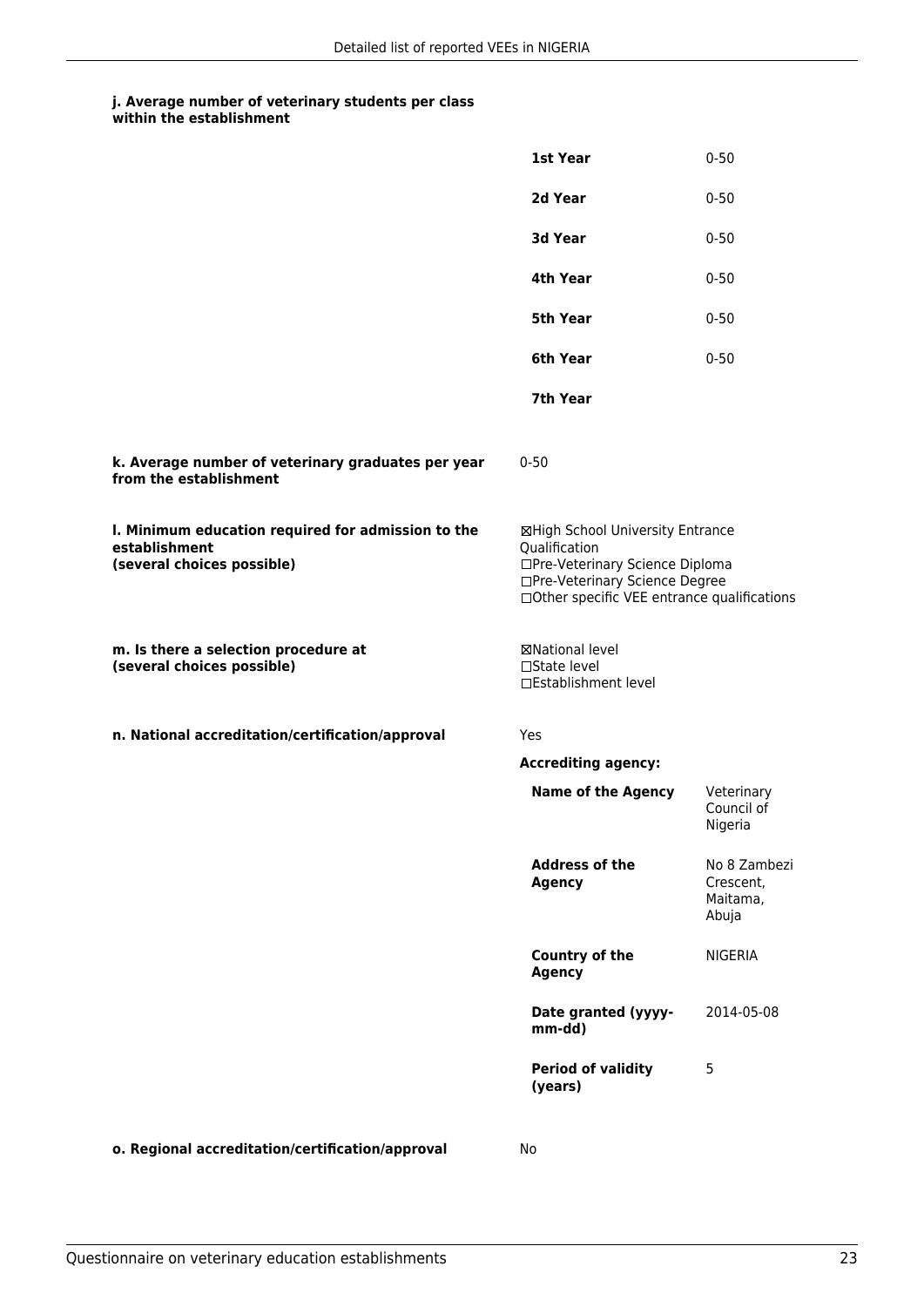**p. Any form of other international accreditation/certification/approval?**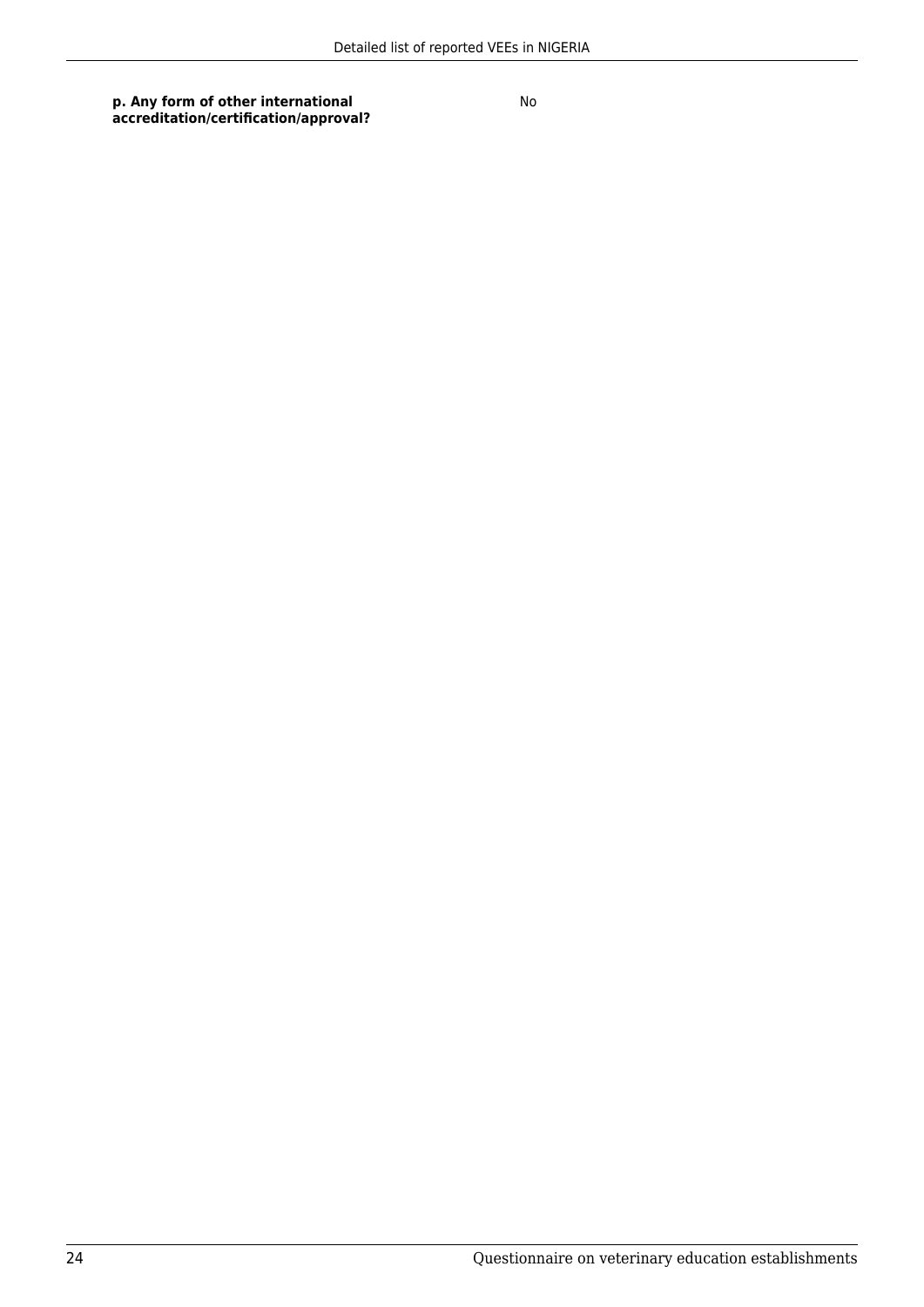### **Last modified on: 2015-11-28 17:26:13**

| a. Name of VEE                                                | Faculty of Veterinary Medicine                                                                            |
|---------------------------------------------------------------|-----------------------------------------------------------------------------------------------------------|
| b. Hosting Academic Institution<br>(when relevant)            | University of Ibadan                                                                                      |
| c. Address of VEE<br>(street/city/state)                      | Faculty of Veterinary Medicine, University of<br>Ibadan, Ibadan                                           |
| d. Country of VEE                                             | <b>NIGERIA</b>                                                                                            |
| e. Web-site (URL)                                             | www.ui.edu.ng                                                                                             |
| f. Institution type                                           | public                                                                                                    |
| g. Year of creation                                           | 1948                                                                                                      |
| h. Veterinary degree(s) granted<br>(several choices possible) | □Specific Veterinary Diploma<br>$\Box$ Bachelor<br>⊠Master<br>⊠Doctor<br>⊠PhD<br>□ Other (please explain) |

**i. Number of years of veterinary education required for VSB (or equivalent) registration**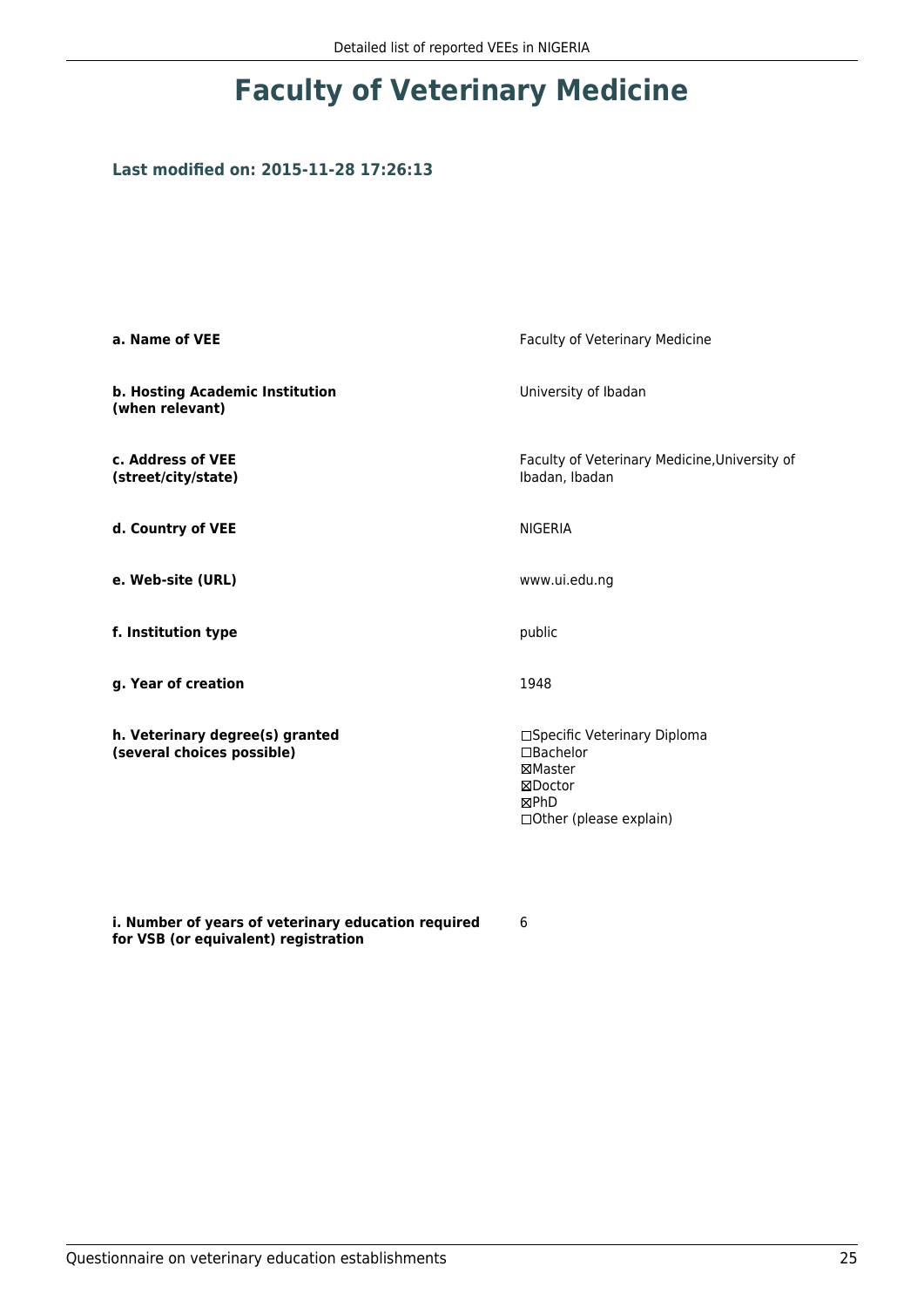## **j. Average number of veterinary students per class**

|  | within the establishment |
|--|--------------------------|
|--|--------------------------|

|                                                                                                   | 1st Year                                                                                                                                                              | 51-100                                         |
|---------------------------------------------------------------------------------------------------|-----------------------------------------------------------------------------------------------------------------------------------------------------------------------|------------------------------------------------|
|                                                                                                   | 2d Year                                                                                                                                                               | 51-100                                         |
|                                                                                                   | 3d Year                                                                                                                                                               | 51-100                                         |
|                                                                                                   | 4th Year                                                                                                                                                              | 51-100                                         |
|                                                                                                   | 5th Year                                                                                                                                                              | 51-100                                         |
|                                                                                                   | 6th Year                                                                                                                                                              | 51-100                                         |
|                                                                                                   | 7th Year                                                                                                                                                              |                                                |
| k. Average number of veterinary graduates per year<br>from the establishment                      | 51-100                                                                                                                                                                |                                                |
| I. Minimum education required for admission to the<br>establishment<br>(several choices possible) | ⊠High School University Entrance<br>Qualification<br>⊠Pre-Veterinary Science Diploma<br>⊠Pre-Veterinary Science Degree<br>⊠Other specific VEE entrance qualifications |                                                |
| m. Is there a selection procedure at<br>(several choices possible)                                | ⊠National level<br>□State level<br>□Establishment level                                                                                                               |                                                |
| n. National accreditation/certification/approval                                                  | <b>Yes</b>                                                                                                                                                            |                                                |
|                                                                                                   | <b>Accrediting agency:</b>                                                                                                                                            |                                                |
|                                                                                                   | <b>Name of the Agency</b>                                                                                                                                             | Veterinary<br>Council of<br>Nigeria            |
|                                                                                                   | <b>Address of the</b><br><b>Agency</b>                                                                                                                                | No 8 Zambezi<br>Crescent,<br>Maitama,<br>Abuja |
|                                                                                                   | Country of the<br><b>Agency</b>                                                                                                                                       | <b>NIGERIA</b>                                 |
|                                                                                                   | Date granted (yyyy-<br>mm-dd)                                                                                                                                         | 2014-05-08                                     |
|                                                                                                   | <b>Period of validity</b><br>(years)                                                                                                                                  | 5                                              |
|                                                                                                   |                                                                                                                                                                       |                                                |

**o. Regional accreditation/certification/approval** No